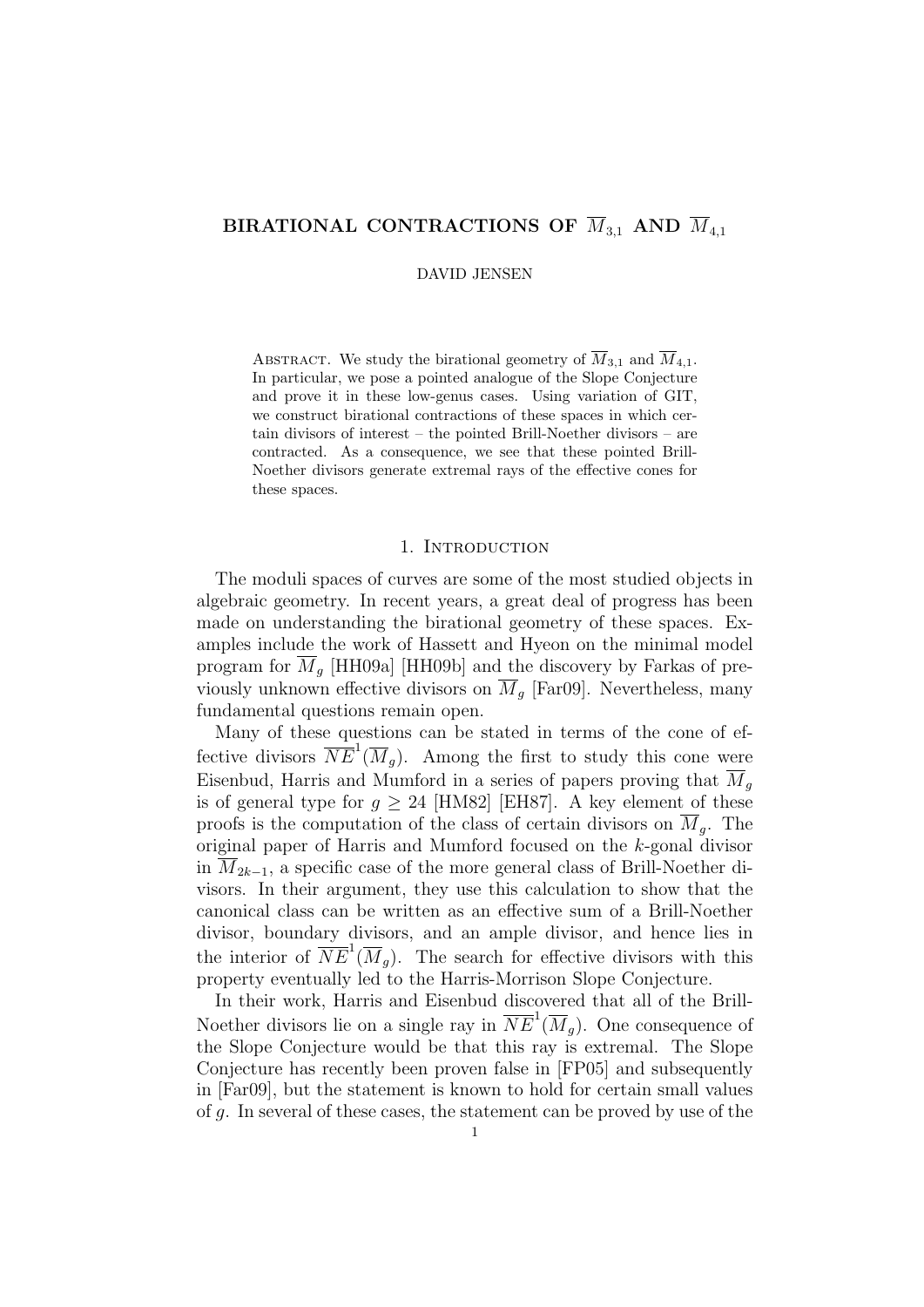2 DAVID JENSEN Contraction Theorem, which states that the set of exceptional divisors of a birational contraction  $X \dashrightarrow Y$  span a simplicial face of  $\overline{NE}^1(X)$ (see [Rul01]). In other words, the Slope Conjecture has been shown to hold for small values of  $g$  by constructing explicit birational models for the moduli space in which the Brill-Noether divisor is contracted. Moreover, these models arise naturally as geometric invariant theory quotients.

The purpose of this paper is to carry out a pointed analogue of the discussion above in some low genus cases. In [Log03], Logan introduced the notion of pointed Brill-Noether divisors.

**Definition 1.** Let  $Z = (a_0, \ldots, a_r)$  be an increasing sequence of nonnegative integers with  $\alpha = \sum_{i=0}^{r} (a_i - i)$ . Let  $BN_{d,Z}^{r}$  be the closure of the locus of pointed curves  $(p, C) \in M_{g,1}$  possessing a  $g_d^r$  on C with vanishing sequence Z at p. When  $g + 1 = (r + 1)(g - d + r) + \alpha$ , this is a divisor in  $\overline{M}_{q,1}$ , called a **pointed Brill-Noether divisor**.

Logan's original motivation was to prove a pointed version of the Harris-Mumford general type result. In this setting, it is natural to consider an analogue of the Slope Conjecture:

**Question 1.** Is there an extremal ray of  $\overline{NE}^1(\overline{M}_{g,1})$  generated by a pointed Brill-Noether divisor?

We consider this question in certain low-genus cases. When  $q = 2$ , this question was answered in the affirmative by Rulla [Rul01]. He shows that the Weierstrass divisor  $BN^1_{2,(0,2)}$  generates an extremal ray of  $\overline{NE}^1(\overline{M}_{2,1})$  by explicitly constructing a birational contraction of  $\overline{M}_{2,1}$ . Our main result is an extension of this to higher genera:

**Theorem 1.1.** There is a birational contraction of  $\overline{M}_{3,1}$  contracting the Weierstrass divisor  $BN^1_{3,(0,3)}$ . Similarly, there is a birational contraction of  $\overline{M}_{4,1}$  contracting the pointed Brill-Noether divisor  $BN^1_{3,(0,2)}$ .

As a consequence, we identify an extremal ray of the effective cone.

**Corollary 1.2.** For  $g = 3, 4$ , there is an extremal ray of  $\overline{NE}^1(\overline{M}_{g,1})$ generated by a pointed Brill-Noether divisor.

The proof uses variation of GIT. In particular, we consider the following GIT problem: let Y be a surface and fix a linear equivalence class  $|D|$  of curves on Y. Now, let

$$
X = \{(p, C) \in Y \times |D| \mid p \in C\}
$$

be the universal family over this space of curves. In the case where  $(Y, |D|)$  is  $(\mathbb{P}^2, |\mathcal{O}(4)|)$  or  $(\mathbb{P}^1 \times \mathbb{P}^1, |\mathcal{O}(3, 3)|)$ , the quotient of  $X//Aut(Y)$ is a birational model for  $\overline{M}_{3,1}$  or  $\overline{M}_{4,1}$ , respectively. By varying the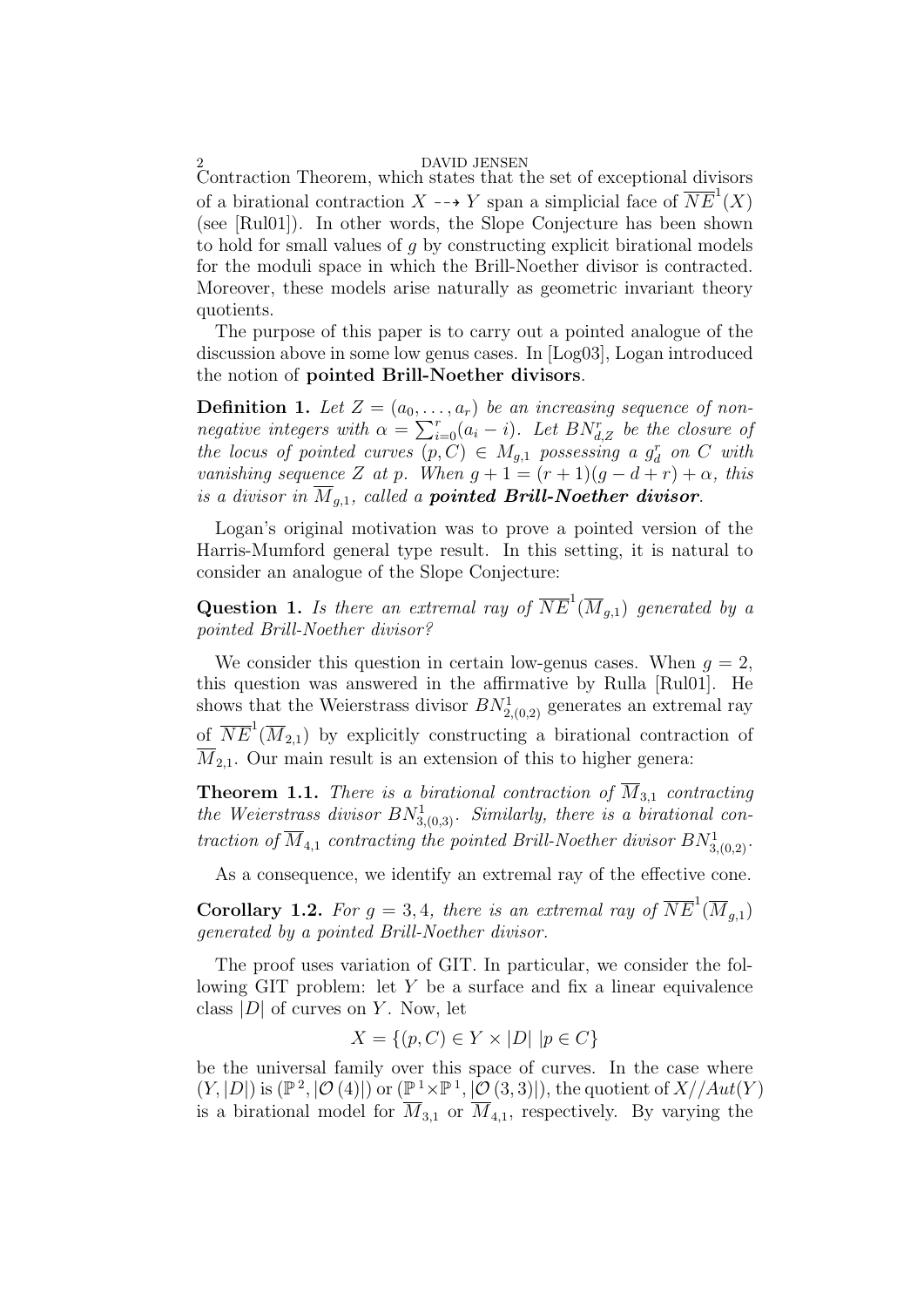BIRATIONAL CONTRACTIONS OF  $M_{3,1}$  AND  $M_{4,1}$  3<br>choice of linearization, we obtain a birational model in which the specified divisor is contracted.

The outline of the paper is as follows. In section 2 we provide some background on variation of GIT. In section 3, we develop a tool for studying GIT quotients of families of curves on surfaces. In particular, we construct a large class of divisors on these spaces that are invariant under the automorphism group of the surface, called Hessians. In sections 4 and 5 we then examine separately curves on  $\mathbb{P}^2$  and on  $\mathbb{P}^1 \times \mathbb{P}^1$ , yielding our result in the cases of  $q = 3$  and 4.

We plan on discussing similar results for genus 5 and 6 in a later paper.

Acknowledgements This work was prepared as part of my doctoral dissertation under the direction of Sean Keel. I would like to thank him for his abundance of help and suggestions. I would also like to thank Brendan Hassett for his ideas.

# 2. Variation of GIT

The birational contractions that we construct arise naturally as GIT quotients. This section contains a brief summary of results of Dolgachev-Hu [DH98] and Thaddeus [Tha96] on variation of GIT.

Given a group G acting on a variety X, the GIT quotient  $X//G$  is not unique – it depends on the choice of a G-ample line bundle. In particular, if  $\mathcal{L} \in Pic^G(X)$ , we have

$$
X//_{\mathcal{L}}G = Proj \bigoplus_{n \geq 0} H^{0}(X, \mathcal{L}^{\otimes n})^{G}.
$$

Following Dolgachev and Hu, we will call the set of all G-ample line bundles the G-ample cone. A study of how the quotient varies with the choice of the G-ample line bundle was carried out independently by Dolgachev-Hu [DH98] and Thaddeus [Tha96]. The following theorem is a summary of some of the results of those papers:

Theorem 2.1. [DH98] [Tha96] The G-ample cone is divided into a finite number of convex cones, called **chambers**. Two line bundles  $\mathcal{L}$ and  $\mathcal{L}'$  lie in the same chamber if  $X<sup>s</sup>(\mathcal{L}) = X<sup>ss</sup>(\mathcal{L}) = X<sup>ss</sup>(\mathcal{L}') =$  $X^s(\mathcal{L}')$ . The chambers are bounded by a finite number of walls. A line bundle L lies on a wall if  $X^{ss}(\mathcal{L}) \neq X^{s}(\mathcal{L})$ . If L lies on a wall and  $\mathcal{L}'$  lies is an adjacent chamber, then there is a morphism  $X//_{\mathcal{L}'}G \to X//_{\mathcal{L}}G$ . This map is an isomorphism over the stable locus.

Both Thaddeus and Dolgachev-Hu examine the maps between quotients at a wall in the G-ample cone. Specifically, let  $\mathcal{L}_+$ ,  $\mathcal{L}_-$  be G-ample line bundles in adjacent chambers of the G-ample cone, and define  $\mathcal{L}(t) = \mathcal{L}_{+}^{t} \otimes \mathcal{L}_{-}^{1-t}$ . Suppose that the line between them crosses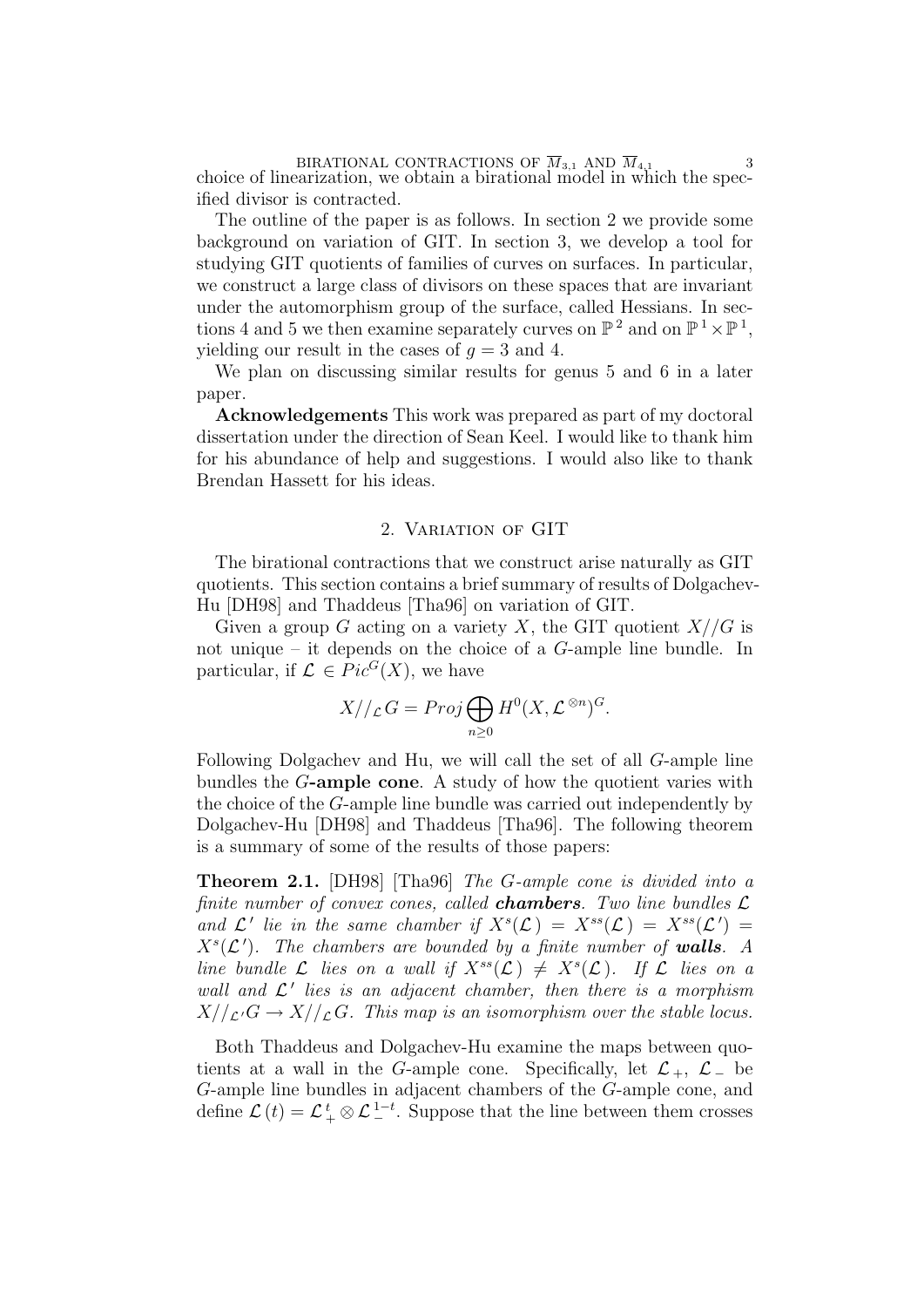<sup>4</sup> DAVID JENSEN<br>a wall precisely at  $\mathcal{L}\left(t_0\right)$ . Following Thaddeus, define

$$
X^{\pm} = X^{ss}(\mathcal{L}_{t_0}) \backslash X^{ss}(\mathcal{L}_{\mp})
$$
  

$$
X^0 = X^{ss}(\mathcal{L}_{t_0}) \backslash (X^{ss}(\mathcal{L}_{+}) \cup X^{ss}(\mathcal{L}_{-}))
$$

**Theorem 2.2.** [Tha96] Let  $x \in X^0$  be a smooth point of X. Suppose that  $G \cdot x$  is closed in  $X^{ss}(\mathcal{L}_{t_0})$  and that  $G_x \cong \mathbb{C}^*$ . Then the natural map  $X//_{\mathcal{L}_{\pm}}G \to X//_{\mathcal{L}_{t_0}}G$  is an isomorphism outside of  $X^{\pm}//_{\mathcal{L}_{\pm}}G$ . Over a neighborhood of x in  $X^0//_{\mathcal{L}_{t_0}}G$ ,  $X^{\pm}//_{\mathcal{L}_{\pm}}G$  are fibrations whose fibers are weighted projective spaces.

In order to determine whether a point is (semi)stable, we will make frequent use of Mumford's numerical criterion. Given a G-ample line bundle  $\mathcal L$  and a one-parameter subgroup  $\lambda: \mathbb{C}^* \to G$ , it is standard to choose coordinates so that  $\lambda$  acts diagonally on  $H^0(X, \mathcal{L})^*$ . In other words, it is given by  $diag(t^{a_1}, t^{a_2}, \ldots, t^{a_n})$ . We will refer to the  $a_i$ 's as the weights of the  $\mathbb{C}^*$  action. For a point  $x \in X$ , Mumford defines

$$
\mu_{\lambda}(x) = \min(a_i | x_i \neq 0).
$$

Then x is stable (semistable) if and only if  $\mu_{\lambda}(x) < 0$  (resp.  $\mu_{\lambda}(x) < 0$ ) for every nontrivial 1-parameter subgroup  $\lambda$  of G (see Theorem 2.1 in [MFK94]).

### 3. Hessians

Here we set up the GIT problem that appears in sections 4 and 5. We also identify a collection of G-invariant divisors that will be useful for analyzing this problem.

Let Y be a smooth projective surface over  $\mathbb{C}, \mathcal{L}'$  an effective line bundle on Y, and  $Z = \mathbb{P} H^0(Y, \mathcal{L}')$ . Let

$$
X = \{ (p, C) \in Y \times Z | p \in C \}.
$$

We denote the various maps as in the following diagram:

$$
X \xrightarrow{i} Y \times Z \xrightarrow{\pi_1} Y
$$
  
\n
$$
\downarrow f \qquad \qquad \downarrow \pi_2
$$
  
\n
$$
Z \xrightarrow{i d} Z
$$

If  $\mathcal{L}'$  is base-point free, then X is a projective space bundle over Y, so it is smooth and  $Pic X \cong Pic Y \times \mathbb{Z}$ . We will later study the GIT quotients of X by the natural action of  $Aut(Y)$ .

If C is a curve on Y and  $\mathcal L$  is another line bundle on Y, then for every point  $p \in C$  there are  $n + 1 = h^0(C, \mathcal{L}|_C)$  different orders of vanishing of sections  $s \in H^0(C, \mathcal{L}|_C)$ .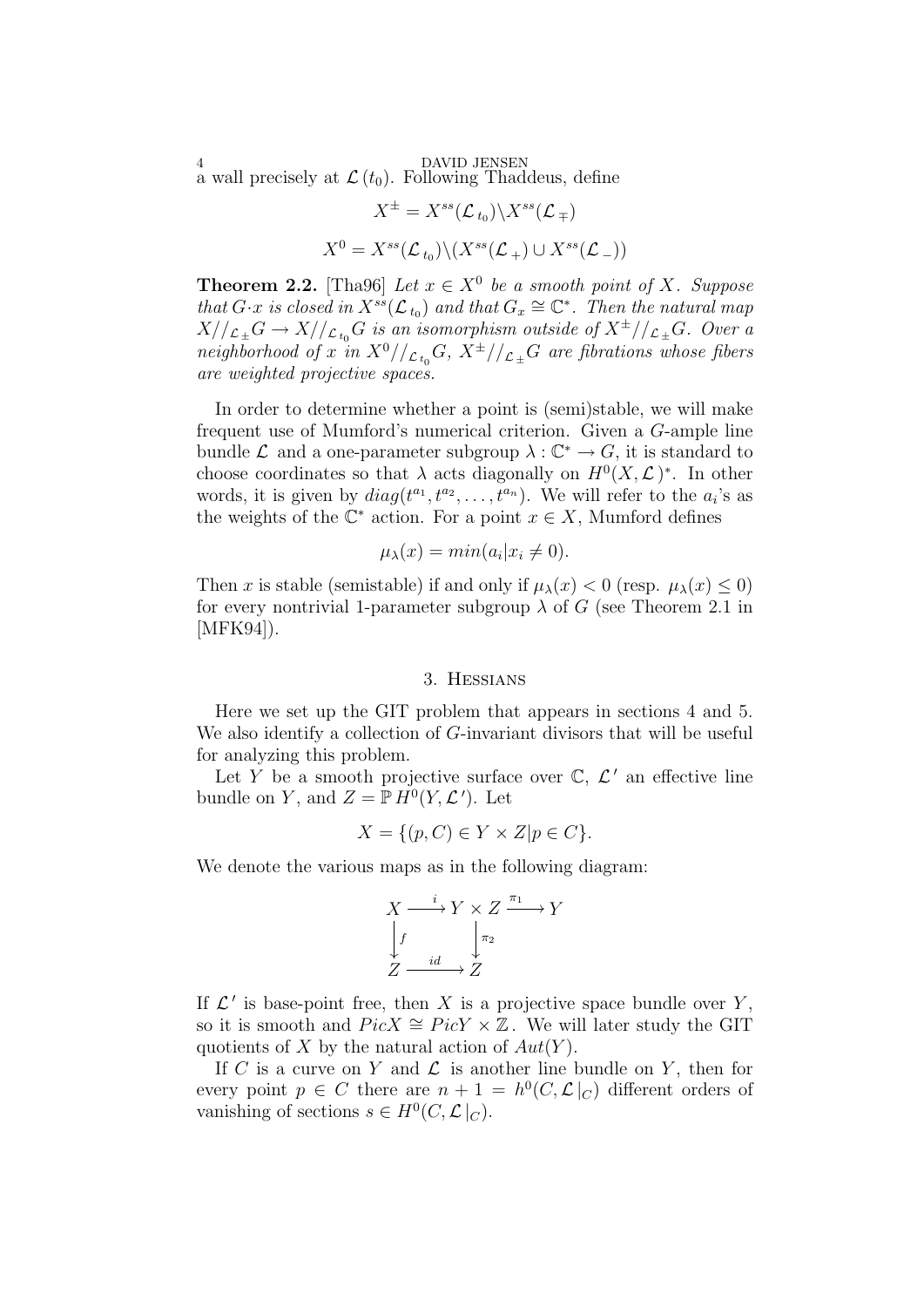BIRATIONAL CONTRACTIONS OF  $M_{3,1}$  AND  $M_{4,1}$  5<br>**Definition 2.** When written in increasing order,

$$
a_0^{\mathcal{L}}(p) < \cdots < a_n^{\mathcal{L}}(p)
$$

the orders of vanishing are called the **vanishing sequence** of  $\mathcal L$  at  $p$ . The weight of L at p is defined to be  $w^{\mathcal{L}}(p) = \sum_{i=0}^{n} (a_i^{\mathcal{L}}(p) - i)$ . A point is said to be an  $\mathcal L$ -flex if the weight of  $\mathcal L$  at the point is nonzero.

In other words, p is an  $\mathcal L$ -flex if the vanishing sequence of  $\mathcal L$  at p is anything other than  $0 < 1 < \cdots < n$ .

**Definition 3.** The **divisor of L-flexes** is  $\sum_{p \in C} w^{\mathcal{L}}(p)p$ . It corresponds to a section  $W_{\mathcal{L}}$  of a certain line bundle called the **Wronskian** of  $\mathcal L$ . We say that a curve H on Y is an  $\mathcal L$ -Hessian if the restriction of H to C is precisely the divisor of  $\mathcal L$ -flexes.

Returning to our family of curves  $f: X \to Z$  above, suppose that  $\mathcal L$ is a line bundle on Y such that the pushforward  $f_*(\pi_1 \circ i)^* \mathcal{L}$  is locally free of rank  $n + 1$ . We define a relative  $\mathcal{L}$ -Hessian to be a divisor  $H \subseteq X$  whose restriction to each fiber is the divisor of  $f_*(\pi_1 \circ i)^* \mathcal{L}$ flexes. Relative  $\mathcal{L}$ -Hessians were studied by Cukierman [Cuk97], who shows:

**Proposition 3.1.** [Cuk97] The class of the relative  $\mathcal{L}$ -Hessian is

$$
(n+1)c_1(\pi_1\circ i)^*\mathcal{L} + \binom{n+1}{2}c_1\Omega^1_{X/Z} - c_1f^*f_*(\pi_1\circ i)^*\mathcal{L}.
$$

In our particular case, we can determine this class more explicitly.

**Corollary 3.2.** For  $X, Y$ , and  $Z$  as above, the class of the relative  $\mathcal{L}$ -Hessian is

$$
(n+1)c_{1}(\pi_{1} \circ i)^{*}\mathcal{L} + {n+1 \choose 2} (c_{1}\pi_{1}^{*}\Omega_{Y}^{1}|_{X} + c_{1}(\pi_{1} \circ i)^{*}\mathcal{L}' + c_{1}f^{*}\mathcal{O}_{Z}(1))
$$

$$
-h^{0}(Y, \mathcal{L} \otimes \mathcal{L}'^{*})(c_{1}f^{*}\mathcal{O}_{Z}(1)).
$$

*Proof.* We follow the proof in [Cuk97]. If I is the ideal sheaf of X in  $Z \times Y$ , then we have the exact sequence

$$
0 \to I/I^2 \to \pi_1^*\Omega^1_Y|_X \to \Omega^1_{X/Z} \to 0
$$

so we have

$$
c_1 \Omega_{X/Z}^1 = c_1 \pi_1^* \Omega_Y^1|_X - c_1 I/I^2.
$$

Also, X is the scheme of zeros of a section of the line bundle  $E =$  $(\pi_1 \circ i)^*\mathcal{L}' \otimes f^*\mathcal{O}_Z(1)$  on  $Y \times Z$ . Note that  $I/I^2 \cong E^* \otimes \mathcal{O}_X = E^*|_X$ . It follows that

$$
c_1 \Omega^1_{X/Z} = c_1 (\pi_1 \circ i)^* \Omega^1_Y |_{X} + c_1 E
$$
  
= 
$$
c_1 (\pi_1 \circ i)^* \Omega^1_Y |_{X} + c_1 (\pi_1 \circ i)^* \mathcal{L}' + c_1 f^* \mathcal{O}_Z(1).
$$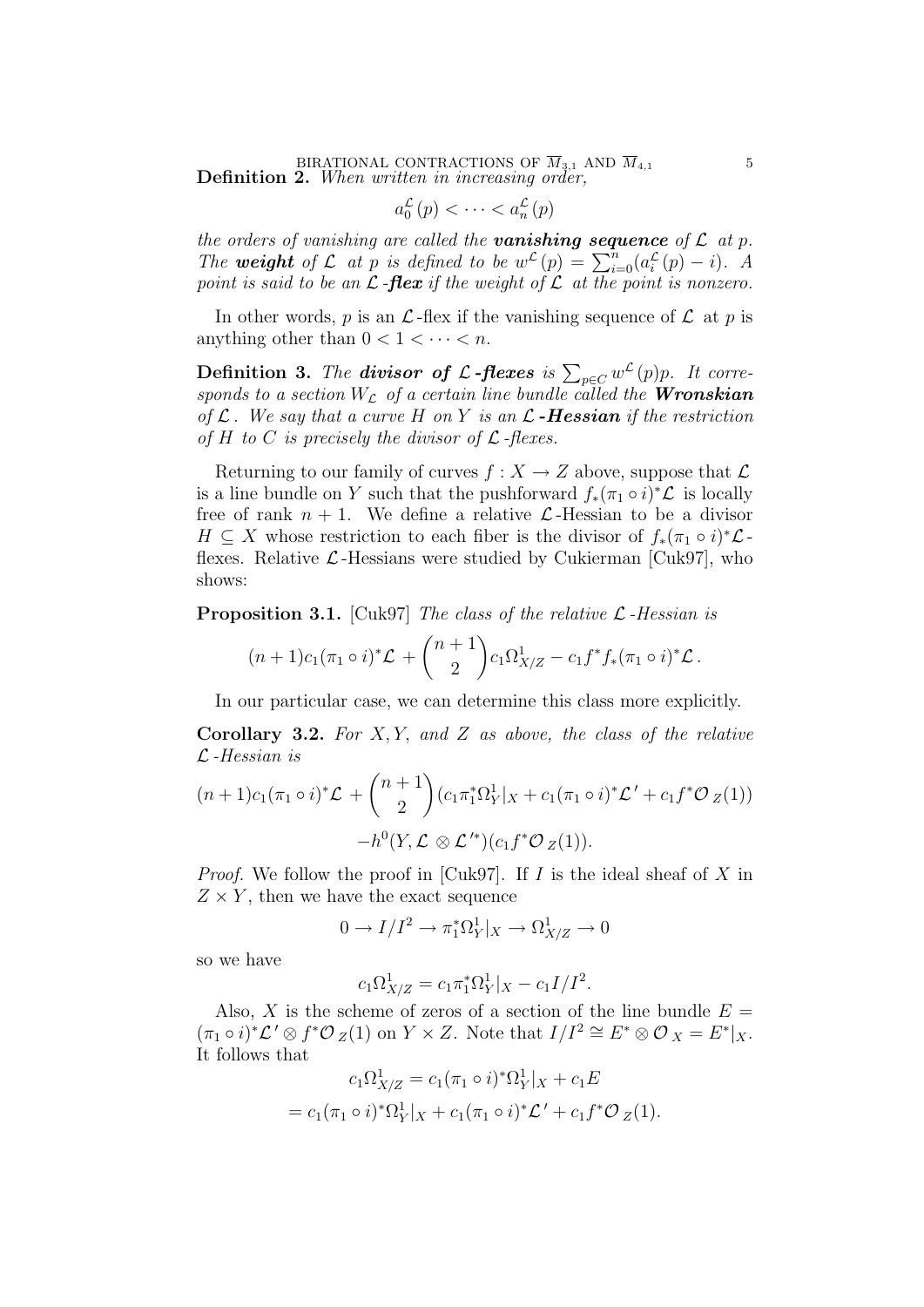<sup>6</sup> DAVID JENSEN<br>Now, consider the exact sequence on  $Y \times Z$ 

$$
0 \to \pi_1^* L \otimes E^* \to \pi_1^* L \to \pi_1^* L|_X \to 0
$$

From the projection formula, we see that

 $\pi_{2*}(\pi_1^*\mathcal{L}\otimes E^*)=H^0(Y,\mathcal{L}\otimes \mathcal{L}^{\prime *})\otimes \mathcal{O}_Z(-1)$ 

and  $R^1\pi_{2*}(\pi_1^*L\otimes E^*)=0$ . This gives us the exact sequence on Z

$$
0 \to \pi_{2*}(\pi_1^* L \otimes E^*) \to \pi_{2*} \pi_1^* L \to \pi_{2*}(\pi_1^* L|_X) \to 0
$$

Since the middle term is a trivial bundle, the result follows from Proposition 3.1.

For the remainder of this section, we identify specific examples that will appear in the arguments to follow.

In section 4 we consider the case that  $Y = \mathbb{P}^2$  and  $\mathcal{L}' = \mathcal{O}_Y(d)$  for some  $d > 3$ . By the above, we see that for every m and d, a relative  $\mathcal{O}_Y(m)$ -Hessian  $H_m$  exists. Since  $c_1 \pi_1^* \Omega_Y^1 |_{X} = \mathcal{O}_X(-3,0)$ , if  $m < d$ ,  $H_m$  is cut out by a G-invariant section  $W_m$  of

$$
\mathcal{O}_X((n+1)m + {n+1 \choose 2}(d-3), {n+1 \choose 2}),
$$

where  $n + 1 = h^0(Y, \mathcal{L}) = \binom{m+2}{2}$ .

In particular,  $H_1$  is cut out by a section  $W_1 \in H^0(\mathcal{O}_X(3(d-2), 3)).$  $W_1$  vanishes at  $(p, C)$  if C is smooth at p and the tangent line to C at p intersects C with multiplicity at least 3, or if  $p$  is a singular point of C. Similarly,  $H_2$  is defined by a section of  $W_2 \in H^0(\mathcal{O}_X(15d-33, 15)).$  $W_2$  vanishes at  $(p, C)$  if C is smooth at p and the osculating conic to C at p intersects C with multiplicity at least 6, or if p is a singular point of C.

It is known that  $H_2 = H_1 \cup H_2'$  is reducible (see Proposition 6.6 in [CF91]). Indeed, if a line meets  $C$  with multiplicity 3 at  $p$ , then the double line meets C with multiplicity 6 at p. The points of  $H'_2 \cap C$  are classically known as the **sextatic points** of C, and  $H_2'$  is cut out by a G-invariant section  $W_2'$  of  $\mathcal{O}_X(12(d-\frac{9}{4}))$  $(\frac{9}{4}), 12$ ). A simple calculation shows that  $H'_2 \cap C$  also contains those points of C where  $w^{\mathcal{O}_C(1)}(p) > 1$ . These include singular points and points where the tangent line to C is a hyperflex (a line that intersects C at p with multiplicity  $\geq 4$ ).

Similarly, in section 5 we consider the case that  $Y = \mathbb{P}^1 \times \mathbb{P}^1$ , and  $\mathcal{L}' = \mathcal{O}_Y(d, d)$ . Note that, for every  $(m_1, m_2, d)$  with  $m_i < d$ , a relative  $\mathcal{O}_Y(m_1, m_2)$ -Hessian  $H'_{m_1, m_2}$  exists. In this case, our formulas show that the rank of  $f_*(\pi_1 \circ i)^* \tilde{\mathcal{O}}_Y(m_1, m_2)$  is

$$
n+1 = h^{0}(\mathcal{O}_{Y}(m_1, m_2)) = (m_1 + 1)(m_2 + 1).
$$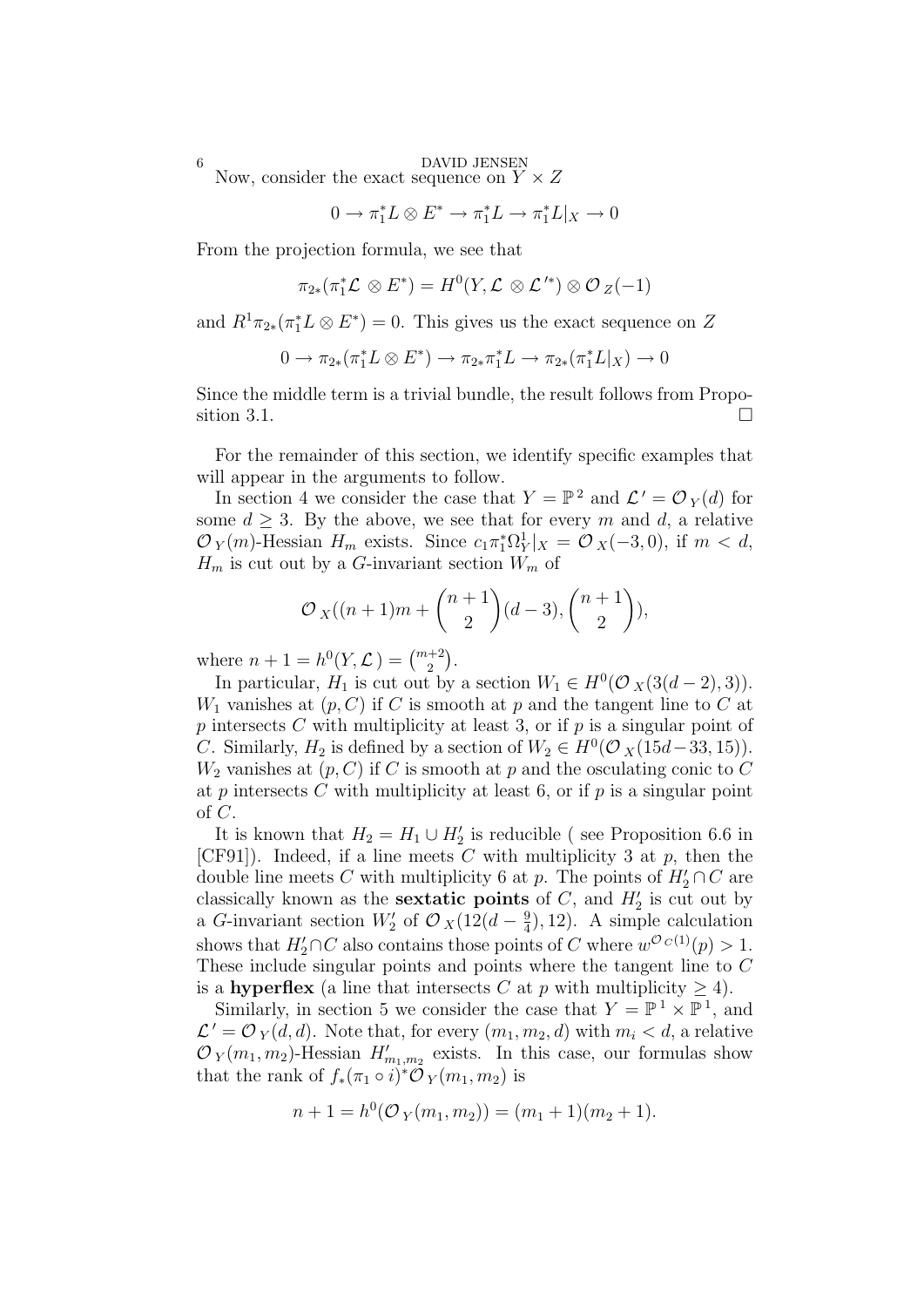BIRATIONAL CONTRACTIONS OF  $M_{3,1}$  AND  $M_{4,1}$ <br>Also, since  $c_1 \pi_1^* \Omega_Y^1|_X = \mathcal{O}_X(-2, -2, 0)$ , we see that  $H'_{m_1, m_2}$  is cut out by a section  $W'_{m_1,m_2} \in H^0(\mathcal{O}_X(a_1,a_2,b))$  for

$$
a_i = (n+1)m_i + \binom{n+1}{2}(d-2)
$$

$$
b = \binom{n+1}{2}.
$$

Since  $\mathbb{P}^1 \times \mathbb{P}^1$  has a natural involution, we know that  $W'_{m_1,m_2}$  cannot be G-invariant if  $m_1 \neq m_2$ . Notice, however, that  $W'_{m_1,m_2} \otimes W'_{m_2,m_1}$  is a G-invariant section of  $\mathcal{O}_X(a, a, b)$  for

$$
n + 1 = (m_1 + 1)(m_2 + 1)
$$
  

$$
a = (n + 1)(m_1 + m_2) + 2{n + 1 \choose 2}(d - 2)
$$
  

$$
b = 2{n + 1 \choose 2}.
$$

We will use  $W_{m_1,m_2}$  to denote the G-invariant section described here, and  $H_{m_1,m_2}$  to denote its zero locus.

In particular,  $W_{0,1} \in H^0(\mathcal{O}_X(2(d-1), 2(d-1), 2))$ . It vanishes at a point  $(p, C)$  if C intersects one of the two lines through p with multiplicity at least 2 (or, equivalently, if the osculating  $(1, 1)$  curve is a pair of lines). Similarly,  $W_{1,1} \in H^0(\mathcal{O}_X(2(3d-4), 2(3d-4), 6)).$ It vanishes at a point  $(p, C)$  if there is a curve of bidegree  $(1, 1)$  that intersects  $C$  with multiplicity 4 or more at  $p$ .

# 4. CONTRACTION OF  $\overline{M}_{3,1}$

In this section, we prove our main result in the genus 3 case:

**Theorem 4.1.** There is a birational contraction of  $\overline{M}_{3,1}$  contracting the Weierstrass divisor  $BN^1_{3,(0,3)}$ .

In order to construct a birational model for  $\overline{M}_{3,1}$ , we consider GIT quotients of the universal family over the space of plane quartics. The image of the Weierstrass divisor in this model is precisely the Hessian  $H_1$ , and we exhibit a GIT quotient in which this locus is contracted. For most of this section we will consider, more generally, plane curves of any degree  $d \geq 3$ .

Specifically, following the set-up of the previous section, we let

$$
X = \{ (p, C) \in \mathbb{P}^2 \times |\mathcal{O}(d)| \mid p \in C \}.
$$

Then  $\pi_2 : X \to |{\mathcal{O}}(d)|$  is the family of all plane curves of degree d. Our goal is to study the GIT quotients of X by the action of  $G = PSL(3, \mathbb{C})$ . By the above, we know that  $Pic X \cong \mathbb{Z} \times \mathbb{Z}$ , so the quotient  $X//_L G$ depends on a single parameter t which we call the **slope** of  $\mathcal{L}$ .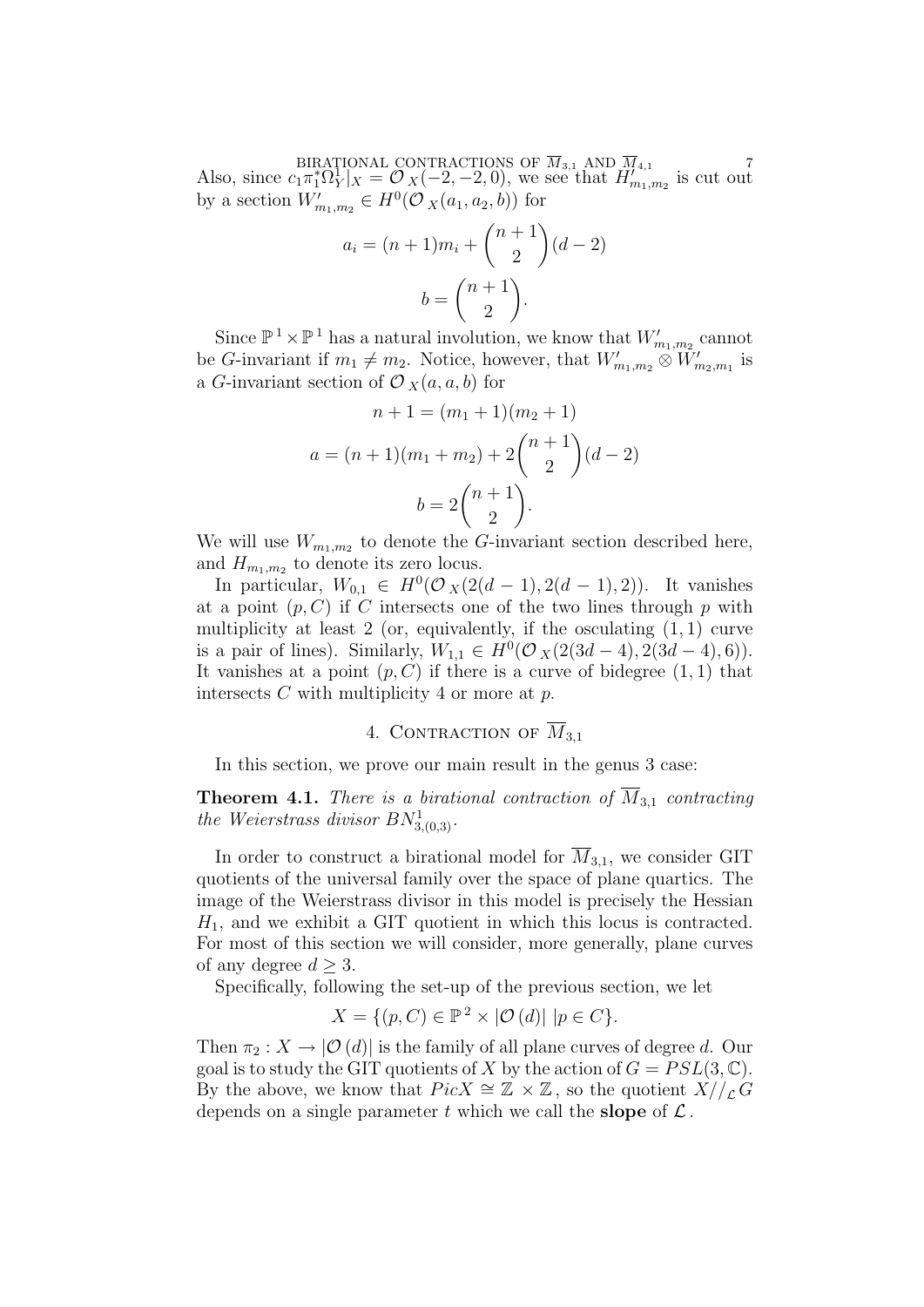8 DAVID JENSEN<br>Definition 4. We say a line bundle  ${\cal L}$  has slope t if  ${\cal L} = \pi_1^*{\cal O}\left(a\right)\otimes$  $\pi_2^* \mathcal{O}(b)$  with  $t = \frac{a}{b}$  $\frac{a}{b}$ . We write  $X^{s}(t)$  and  $X^{ss}(t)$  for the sets of stable and semistable points, and  $X//_tG$  for the corresponding GIT quotient.

Here we describe the numerical criterion for points in X. Let  $p =$  $(x_0, x_1, x_2)$  and

$$
C = \sum_{i+j+k=d} a_{i,j,k} x_0^i x_1^j x_2^k.
$$

Then a basis for  $H^0(\mathcal{O}_X(a, b))$  consists of monomials of the form

$$
\prod_{\alpha=1}^a x_{l_\alpha} \prod_{\beta=1}^b a_{i_\beta,j_\beta,k_\beta}.
$$

The one-parameter subgroup with weights  $(r_0, r_1, r_2)$  acts on the monomial above with weight

$$
\sum_{\alpha=1}^{a} r_{l_{\alpha}} - \sum_{\beta=1}^{b} (i_{\beta}r_{0} + j_{\beta}r_{1} + k_{\beta}r_{2}).
$$

In our case, we will only be interested in maximizing or minimizing this weight, so it suffices to consider monomials of the form  $x_i^a a_{i,j,k}^b$ . In this case, the one-parameter subgroup acts with weight  $ar_l - b(ir_0 +$  $jr_1 + kr_2$ , which is proportional to

$$
\mu_{\lambda}(x_l, a_{i,j,k}) := tr_l - (ir_0 + jr_1 + kr_2).
$$

The G-ample cone of  $X$  has two edges, one of which occurs when  $t = 0$ . In the case where  $d = 4$ , we obtain the well-known moduli space of plane quartics. Descriptions of  $X<sup>s</sup>(0)$  and  $X<sup>ss</sup>(0)$  appear in [MFK94], and the quotient  $X/\mathcal{L}_0$  plays an important role in the birational geometry of  $\overline{M}_3$ . For example, Hyeon and Lee show that this quotient is a log canonical model for  $\overline{M}_3$  [HL10], and the space also appears in work on moduli of K3 surfaces [Art09] and cubic threefolds [CML09].

We will see that, when  $t$  is large, stability conditions reflect the inflectionary behavior of linear series at the marked point. Thus, as  $t$  increases, the curve is allowed to have more complicated singularities, but vanishing sequences at the marked point become more well-behaved.

Our first result is to identify the other edge of the G-ample cone. It is determined by the Wronksian  $W_1$ .

# **Proposition 4.2.** An edge of the G-ample cone occurs at  $t = d - 2$ .

*Proof.* It suffices to show that  $X^{ss}(d-2) \neq X^{s}(d-2) = \emptyset$ . It is clear that  $X^{ss}(d-2) \neq \emptyset$ , since  $W_1$  is a G-invariant section of  $\mathcal{O}_X(3(d-2), 3)$ .

To show that  $X^s(d-2) = \emptyset$ , we invoke the numerical criterion. Let  $(p, C) \in X$ . By change of coordinates, we may assume that  $p = (0, 0, 1)$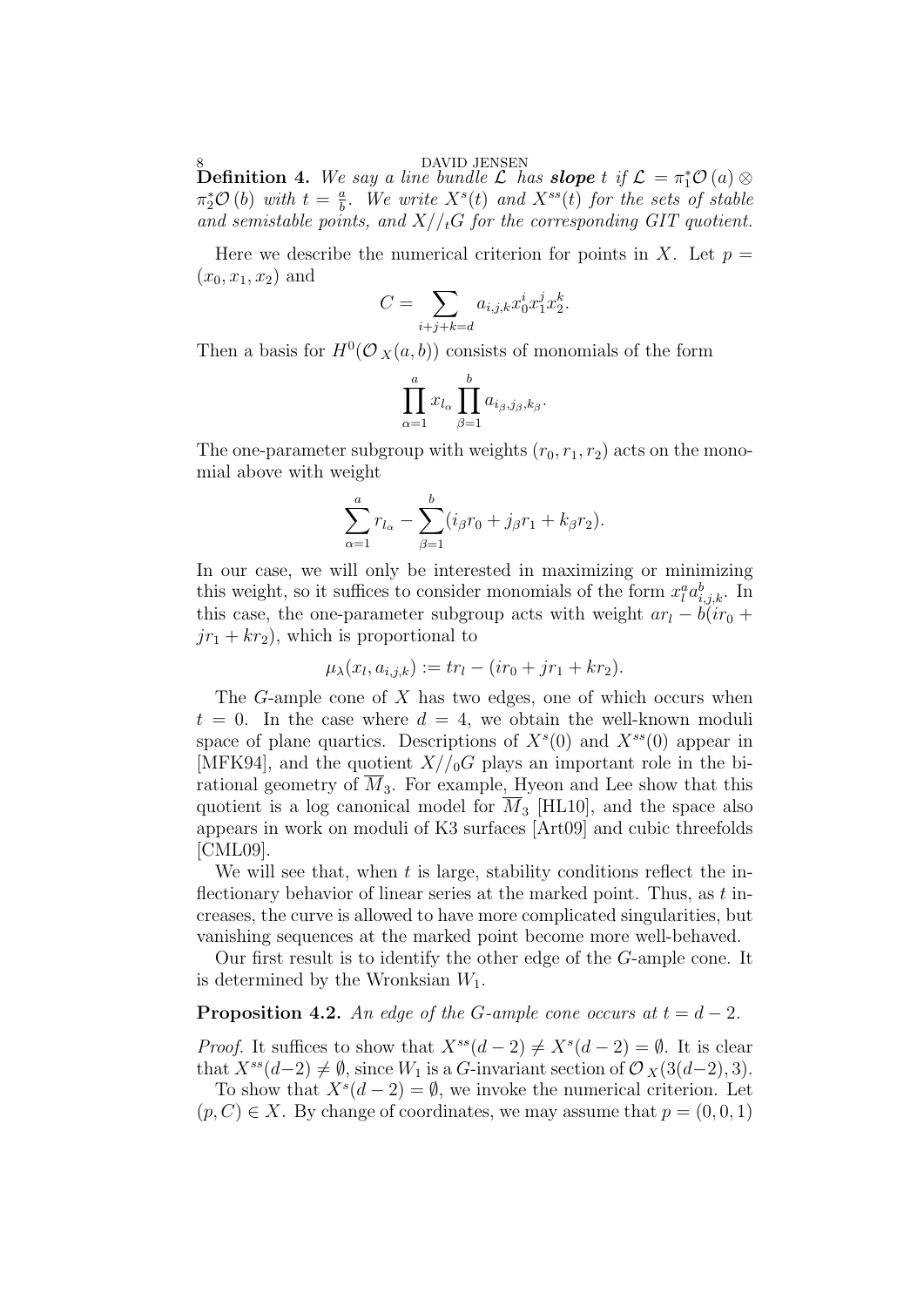BIRATIONAL CONTRACTIONS OF  $M_{3,1}$  AND  $M_{4,1}$  9<br>and the tangent line to C at p is  $x_0 = 0$ . So in the coordinates described above, we have  $a_{0,0,d} = a_{0,1,d-1} = 0$ .

Now consider the 1-parameter subgroup with weights  $(-1, 0, 1)$ . We have

$$
\mu_{\lambda}(x_2, a_{i,j,k}) = d - 2 + i - k
$$

which is negative whenever  $i - k - 2 < -d = -i - j - k$ , or  $2i + j < 2$ . This only occurs when both  $i = 0$  and  $j < 2$ , in other words, when either  $a_{0,0,d}$  or  $a_{0,1,d-1}$  is nonzero. By assumption, however, this is not the case, so  $(p, C) \notin X^s(d-2)$ . Since  $(p, C)$  was arbitrary, it follows that  $X^s(d-2) = \emptyset$ .

 $\Box$ 

Next, we identify the adjacent chamber in the G-ample cone. It lies between the slopes corresponding to  $W_1$  and  $W'_2$ . In what follows, we let S denote the set of all pointed curves  $(p, C)$  admitting the following description: C consists of a smooth conic together with  $d-2$  copies of the tangent line through a point  $q \neq p$  on C. Notice that  $S \subset H_2'$ .

**Proposition 4.3.** For any  $t \in (d - \frac{9}{4})$  $\frac{9}{4}$ , d-2),  $X^{s}(t) = X^{ss}(t) = X\setminus (H_1 \cup$  $S$ ).

*Proof.* We first show that  $X^{ss}(t) \subset X \backslash H_1$ . Suppose that  $(p, C) \in H_1$ . As before, by change of coordinates, we may assume that  $p = (0, 0, 1)$ and the tangent line to C at p is  $x_0 = 0$ . Since  $(p, C) \in H_1$ , either  $p$  is a singular point of  $C$  or this tangent line intersects  $C$  at  $p$  with multiplicity at least 3. Thus we have  $a_{0,0,d} = a_{0,1,d-1} = 0$ , and either  $a_{1,0,d-1} = 0$  (if p is singular) or  $a_{0,2,d-2} = 0$  (if p is a flex).

We first examine the case where  $p$  is a flex. In this case, consider the 1-parameter subgroup with weights  $(-5, 1, 4)$ . Then

$$
\mu_{\lambda}(x_2, a_{i,j,k}) = 4t + 5i - j - 4k > 4d - 9 + 5i - j - 4k = 9i + 3j - 9
$$

which is non-negative when  $3i + j \geq 3$ . Since, by assumption, C has no non-zero terms with both  $i = 0$  and  $j < 3$ , we see that  $(p, C) \notin X^{ss}(t)$ .

Next we look at the case where  $p$  is a singular point. Consider the 1-parameter subgroup with weights  $(-1, -1, 2)$ . Then we have

$$
\mu_{\lambda}(x_2, a_{i,j,k}) = 2t + i + j - 2k > 2d - \frac{9}{2} + i + j - 2k = 3i + 3j - \frac{9}{2}
$$

which is non-negative when  $i + j \geq \frac{3}{2}$  $\frac{3}{2}$ . By assumption, C has no non-zero terms where one of  $i, j$  is 0 and the other is at most 1, so  $(p, C) \notin X^{ss}(t)$ . It follows that  $X^{ss}(t) \subset X \backslash H_1$ .

Next we show that  $X^{ss}(t) \subseteq X \backslash S$ . Suppose that  $(p, C) \in S$ . Without loss of generality, we may assume that  $C$  is of the form

$$
C = x_0^{d-2} (a_{d,0,0} x_0^2 + a_{d-1,1,0} x_0 x_1 + a_{d-2,2,0} x_1^2 + a_{d-1,0,1} x_0 x_2).
$$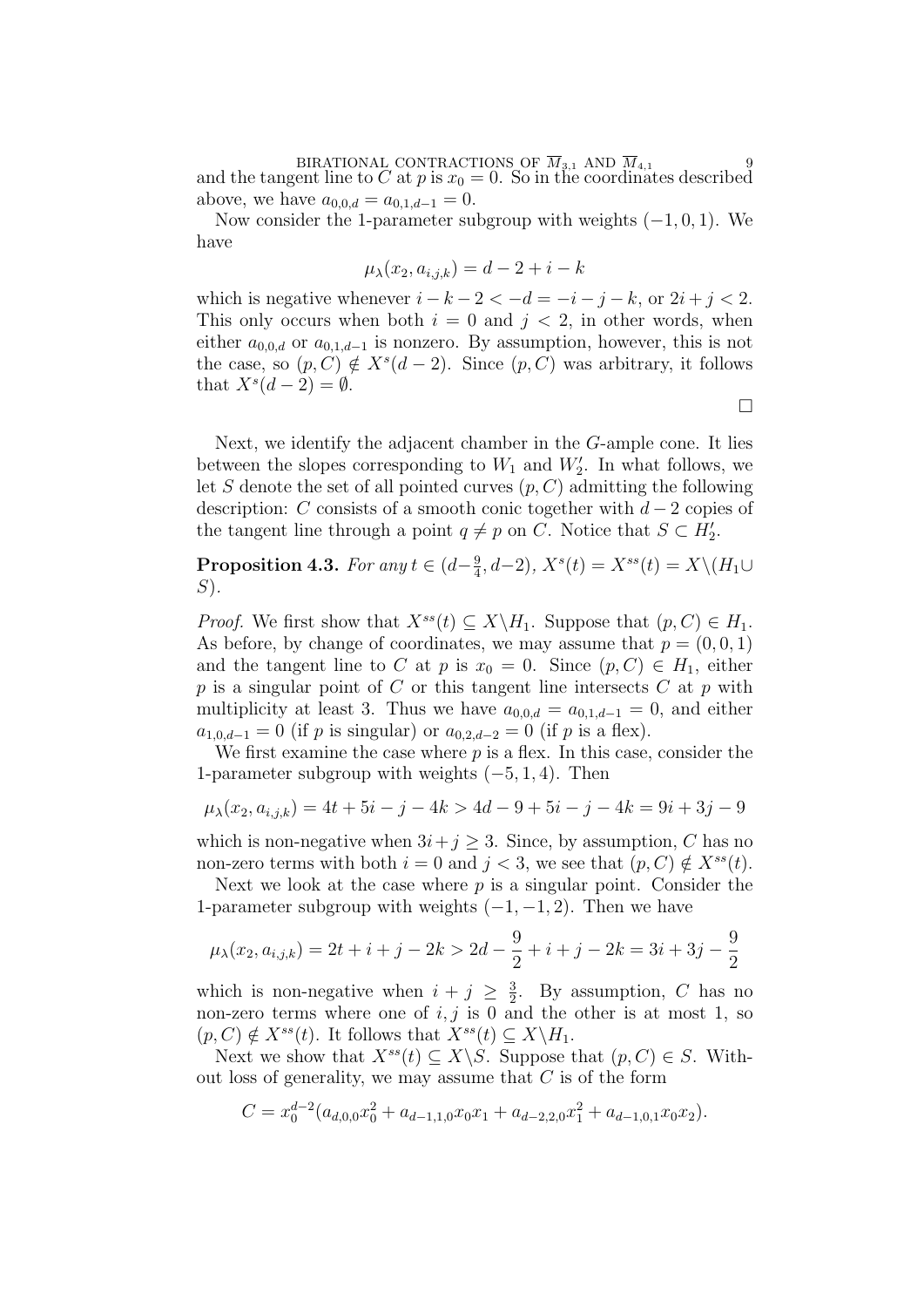### DAVID JENSEN

Now, consider the 1-parameter subgroup with weights  $(-1, 0, 1)$ . Then

$$
\mu_{\lambda}(x_l, a_{i,j,k}) \ge -t + i - k > 2 - d + i - k
$$

which is non-negative when  $i-k \geq d-2$ . It follows that  $(p, C) \notin X^{ss}(t)$ .

Now we show that  $X \setminus (H_1 \cup S) \subseteq X^s(t)$ . Suppose that  $(p, C) \notin X^s(t)$ . Then there is a nontrivial 1-parameter subgroup that acts on  $(p, C)$ with non-negative weight. By change of basis, we may assume that this subgroup acts with weights  $(r_0, r_1, r_2)$ , with  $r_0 \leq r_1 \leq r_2$ . Since this is a nontrivial subgroup of  $PSL(3, \mathbb{C})$ , we know that  $r_0 < 0 < r_2$ and  $r_0 + r_1 + r_2 = 0$ . We then have

$$
\mu_{\lambda}(x_l, a_{i,j,k}) = tr_l - (r_0 i + r_1 j + r_2 k) \ge 0
$$

We divide this into three cases, depending on p.

**Case 1** – p =  $(0, 0, 1)$ : In this case,  $r_l = r_2$ . If  $r_1 \geq 0$ , then  $tr_2 < (d-2)r_2 \leq 2r_1 + (d-2)r_2$ . On the other hand, if  $r_1 < 0$ j then  $tr_2 < (d-2)r_2 < r_0 + (d-1)r_2$ . Since the subgroup acts with non-negative weight, it follows that  $a_{0,0,d} = a_{0,1,d-1} = 0$ , and either  $a_{1,0,d-1} = 0$  or  $a_{0,2,d-2} = 0$ . Hence,  $(p, C) \in H_1$ .

Case  $2 - p$  lies on the line  $x_0 = 0$ , but not on the line  $x_1 = 0$ : In this case,  $r_l = r_1$ . If  $r_1 > 0$ , then since  $r_1 \leq r_2$ , we have  $tr_1 < dr_1 \leq$  $r_1j + r_2(d - j)$ , so we see that  $a_{0,0,d} = a_{0,1,d-1} = \cdots = a_{0,d,0} = 0$ . This means that p lies on a linear component of C, and therefore  $(p, C) \in H_1$ .

On the other hand, if  $r_1 \leq 0$ , then since  $r_2 \geq -2r_1$ , we see that  $tr_1 \leq (d-3)r_1 \leq (d-1)r_1 + r_2 \leq r_1j + (d-j)r_2 + r_2$  for  $j \leq d-1$ . Note furthermore that if  $r_1 < 0$ , then the first of these inequalities is strict, whereas if  $r_1 = 0$ , the second inequality is strict. It follows that  $a_{0,0,d} = a_{0,1,d-1} = \cdots = a_{0,d-1,1} = 0$ . This means that either p lies on a linear component of C or the only point of C lying on the line  $x_0 = 0$ also lies on the line  $x_1 = 0$ . Again, we see that  $(p, C) \in H_1$ .

Case  $3 - p$  does not lie on the line  $x_0 = 0$ : In this case,  $r_l = r_0$ . Since  $r_0 < 0$  and  $r_0 \le r_1 \le r_2$ , we see that  $tr_0 < (d-3)r_0 = (d-2)r_0 +$  $r_1 + r_2 < r_0 i + r_1 j + r_2 k$  for  $i \leq d-2, k \neq 0$ . Now, if  $r_0 \geq 4r_1$ , then we have  $tr_0 < (d - \frac{9}{4})$  $\frac{9}{4}$ ) $r_0 = (d - \frac{5}{4})$  $\frac{5}{4}$ ) $r_0 + r_1 + r_2 \leq (d-1)r_0 + r_2$ . It follows that  $C$  is of the form

$$
C = \sum_{i+j=d} a_{i,j,0} x_0^i x_1^j.
$$

In other words,  $C$  is a union of  $d$  lines. In this case, the tangent line to every point of C is a component of C itself, so  $(p, C) \in H_1$ .

On the other hand, if  $r_0 < 4r_1$ , then  $tr_0 < (d - \frac{9}{4})$  $\frac{9}{4}$ ) $r_0 = (d-3)r_0 + \frac{3}{4}$  $\frac{3}{4}r_0 <$  $(d-3)r_0+3r_1$ . It follows that C is of the form

$$
C = x_0^{d-2} (a_{d,0,0} x_0^2 + a_{d-1,1,0} x_0 x_1 + a_{d-2,2,0} x_1^2 + a_{d-1,0,1} x_0 x_2)
$$

hence  $C \in S$ .

 $\Box$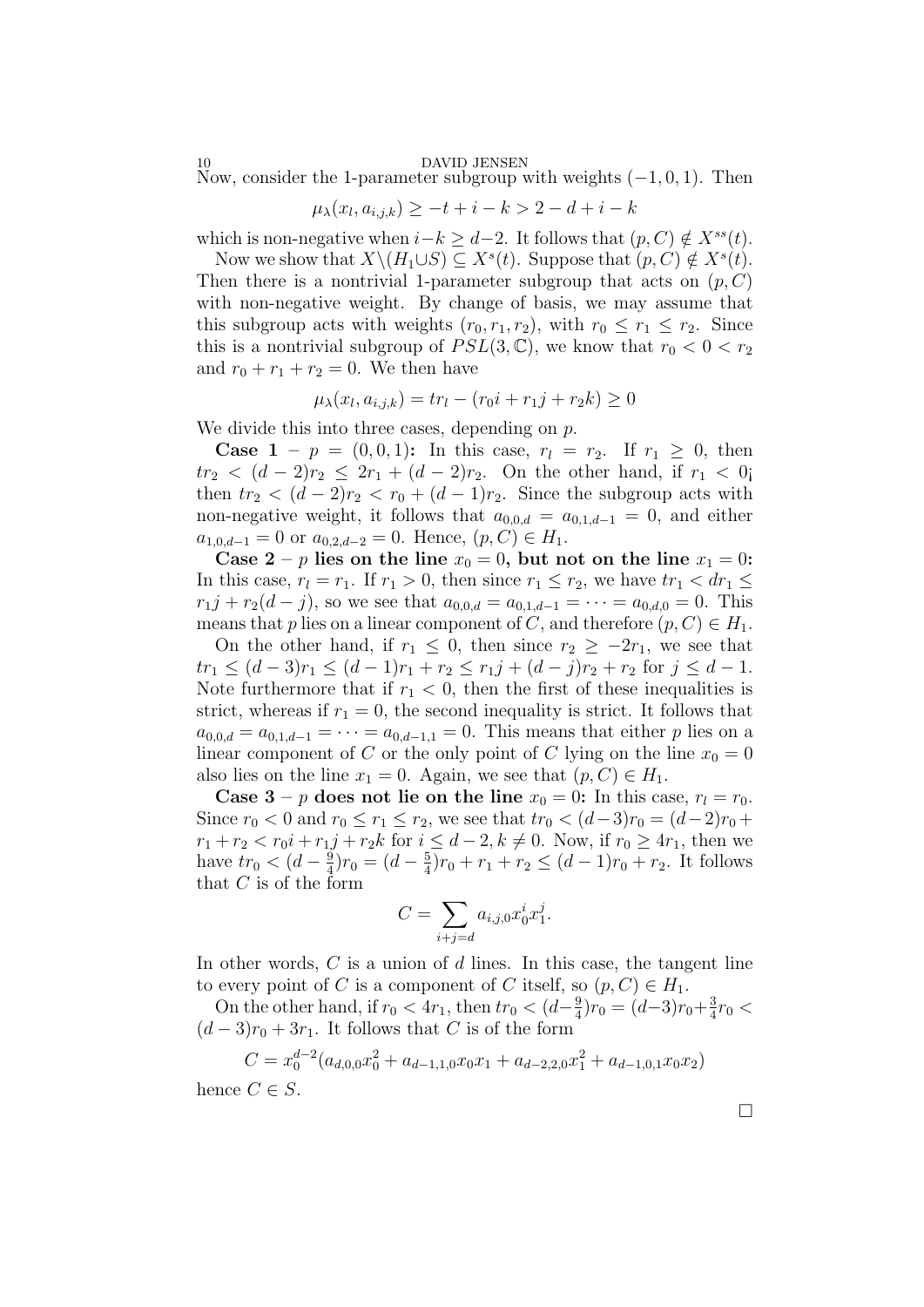BIRATIONAL CONTRACTIONS OF  $M_{3,1}$  AND  $M_{4,1}$  11<br>We now consider the wall in the G-ample cone determined by  $W_2'$ .

**Proposition 4.4.** A wall of the G-ample cone occurs at  $t = d - \frac{9}{4}$  $rac{9}{4}$ . More specifically,  $X^{ss}(t) = X \setminus ((H_1 \cap H_2') \cup S)$ , and  $X^{s}(t) \subseteq X \setminus (H_1 \cup S)$ .

*Proof.* First, notice that if  $(p, C) \notin H'_2$ , then  $(p, C) \in X^{ss}(t)$ , since  $W_2'$  is a G-invariant section of  $\mathcal{O}_X(12(d-\frac{9}{4}))$  $(\frac{9}{4}), 12)$  that does not vanish at  $(p, C)$ . Moreover, by general variation of GIT we know that, when passing from a chamber to a wall, we have

$$
X^{ss}(t+\epsilon) \subseteq X^{ss}(t)
$$

$$
X^{s}(t) \subseteq X^{s}(t+\epsilon)
$$

Thus,  $X^s(t) \subseteq X \setminus (H_1 \cup S)$  and  $X \setminus ((H_1 \cap H_2') \cup S) \subseteq X^{ss}(t)$ .

Now, suppose that  $(p, C) \in S$ . Using the same argument as above with the same 1-parameter subgroup, we see that  $(p, C) \notin X^{ss}(t)$ .

Next, suppose that  $(p, C) \in H_1$ . If p is a singular point of C, then we see that  $(p, C) \notin X^{ss}(t)$  by the same argument as before, using the subgroup with weights  $(-1, -1, 2)$ .

The only other possibility is that  $p$  is a flex. In this case, we again consider the 1-parameter subgroup with weights  $(-5, 1, 4)$ . As before, we have

$$
\mu_{\lambda}(x_2, a_{i,j,k}) = 4d - 9 + 5i - j - 4k = 9i + 3j - 9
$$

which is non-negative when  $3i + j \geq 3$ . As before, we see that  $(p, C) \notin$  $X^s(t)$ .

Notice furthermore that if  $(p, C) \in H_1 \cap H_2'$ , then either  $a_{0,3,d-3} = 0$ or  $a_{1,0,d-1} = 0$ . Now consider the 1-parameter subgroup with weights  $(-5 - \epsilon, 1 + \epsilon, 4)$ . For  $\epsilon > 0$ , we see that any curve with  $a_{0,3,d-3} = 0$  is unstable. Conversely, if  $\epsilon < 0$ , we see that any curve with  $a_{1,0,d-1} = 0$ is unstable. From our observations above, we may therefore conclude that  $X^{ss}(t) \subseteq X \setminus ((H_1 \cap H_2') \cup S)$ .

 $\Box$ 

We are left to consider the behavior of our quotient at the wall crossing defined by  $t_0 = d - \frac{9}{4}$  $\frac{9}{4}$ . As in Theorem 2.2, we let

$$
X^{\pm} = X^{ss}(t_0) \backslash X^{ss}(t_0 \mp \epsilon)
$$

$$
X^0 = X^{ss}(t_0) \backslash (X^{ss}(t_0 + \epsilon) \cup X^{ss}(t_0 - \epsilon))
$$

Our first task is to determine  $X^-$  and  $X^0$  in this situation.

**Proposition 4.5.** With the set-up above,  $X^- = H_1 \backslash H_2'$ .  $X^0$  is the set of all pointed curves  $(p, C)$  consisting of a cuspidal cubic plus  $d-3$ copies of the projectivized tangent cone at the cusp. The point p is the unique smooth flex point of the cuspidal cubic.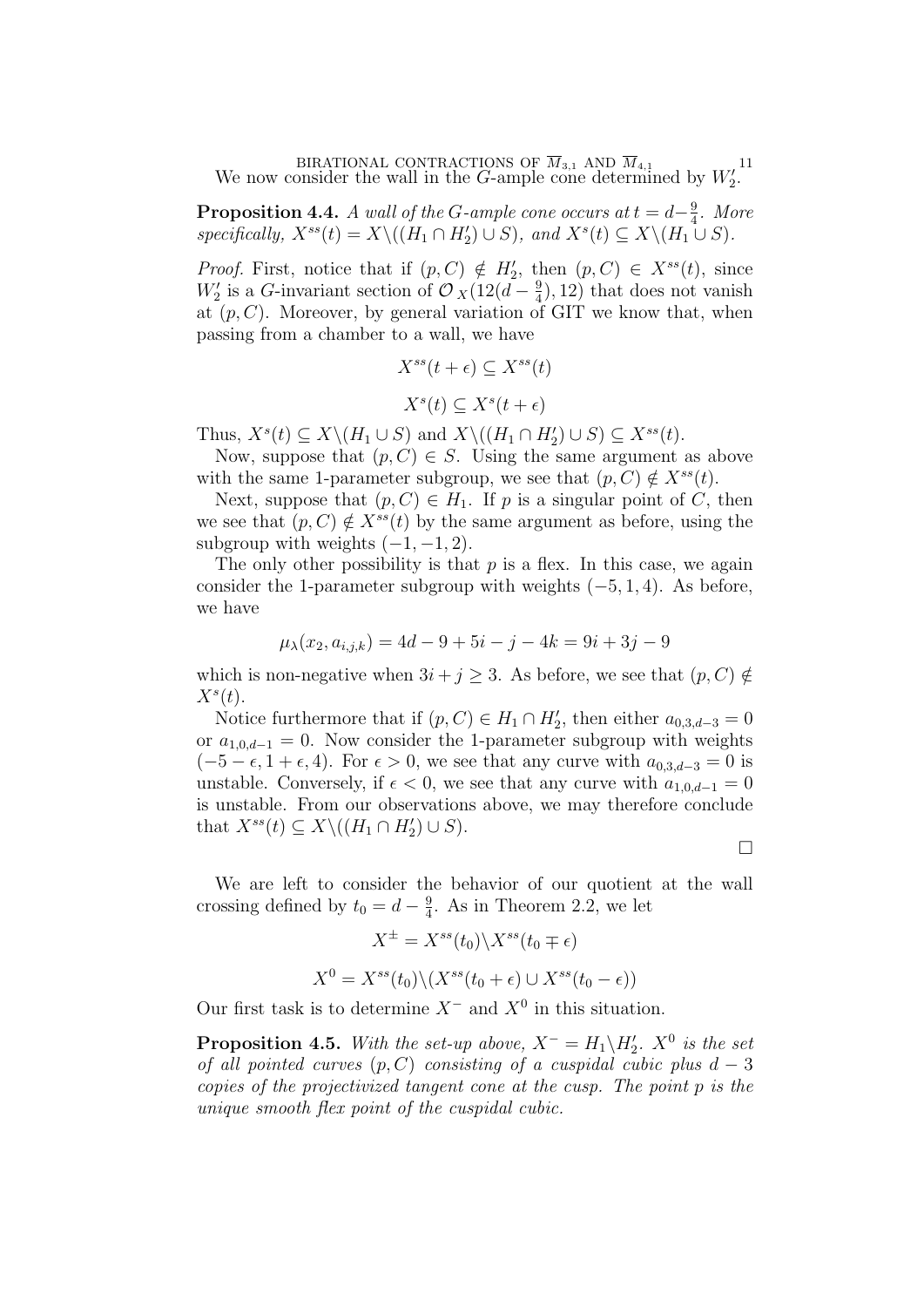12<br>*Proof.* We have already seen that  $X^{ss}(t_0) = X \setminus ((H_1 \cap H_2') \cup S)$  and  $X^{ss}(t_0 + \epsilon) = X \setminus (H_1 \cup S)$ . Thus,  $X^- = H_1 \setminus H_2'$ .

To prove the statement about  $X^0$ , let  $(p, C) \in X^0$ . Notice that, since  $X^0 \subseteq X^-$ , p is a smooth point of C and the tangent line to C at p intersects C with multiplicity exactly 3. Since  $(p, C) \notin X^{ss}(t_0 - \epsilon)$ , there must be a nontrivial 1-parameter subgroup that acts on  $(p, C)$ with strictly positive weight. Again we assume that this subgroup acts with weights  $(r_0, r_1, r_2)$ , with  $r_0 \leq r_1 \leq r_2$ . As before, we know that  $r_0 < 0 < r_2$  and  $r_0 + r_1 + r_2 = 0$ . Again we have

$$
\mu_{\lambda}(x_l, a_{i,j,k}) = tr_l - (r_0 i + r_1 j + r_2 k) > 0
$$

We divide this into three cases, depending on p.

**Case 1** – p =  $(0, 0, 1)$ : In this case,  $r_1 = r_2$ . Now, if  $tr_2 \ge r_0 + (d -$ 1) $r_2$ , then  $(d - \frac{9}{4})$  $\frac{9}{4}$ ) $r_2 > r_0 + (d-1)r_2$ , so  $r_1 > \frac{1}{4}$  $\frac{1}{4}r_2$ . This means that  $tr_2 < (d - \frac{9}{4})$  $\frac{9}{4}$ ) $r_2 < 3r_1 + (d-3)r_2$ . It follows that  $a_{0,0,d} = a_{0,1,d-1} = 0$ , and either  $a_{1,0,d-1} = 0$  or  $a_{0,2,d-2} = a_{0,3,d-3} = 0$ . But we know that p is a smooth point of  $C$  and the tangent line to  $C$  at  $p$  intersects  $C$  with multiplicity exactly 3, so neither of these is a possibility.

Case  $2 - p$  lies on the line  $x_0 = 0$ , but not on the line  $x_1 = 0$ : Using the same argument as before, we see that  $p$  lies on a linear component of  $C$ , which is impossible.

Case 3 – p does not lie on the line  $x_0 = 0$ : In this case,  $r_l = r_0$ . Again, since  $r_0 < 0$  and  $r_1 < r_0 < r_2$ , we see that  $tr_0 < (d-3)r_0 =$  $(d-2)r_0 + r_1 + r_2 < r_0i + r_1j + r_2k$  for  $i \leq d-2, k \neq 0$ . Notice that, if  $tr_0 < (d-1)r_0 + r_2$ , then as before we see that C is the union of d lines, which is impossible.

We therefore see that  $(d - \frac{12}{5})$  $(\frac{12}{5})r_0 > tr_0 \geq (d-1)r_0 + r_2$ . But then 7  $\frac{7}{5}r_0 < -r_2 = r_0 + r_1$ , so  $r_0 < \frac{5}{2}$  $\frac{5}{2}r_1$ . It follows that  $tr_0 < (d - \frac{12}{5})$  $\frac{12}{5}$ ) $r_0$  <  $(d-4)r_0 + 4r_1 < r_0 i + r_1 j$  for  $\overline{j} > 4$ . We see that  $C$  is of the form

$$
C = x_0^{d-3} (a_{d,0,0} x_0^3 + a_{d-1,1,0} x_0^2 x_1 + a_{d-2,2,0} x_0 x_1^2 + a_{d-3,3,0} x_1^3 + a_{d-1,0,1} x_0^2 x_2).
$$

Thus, C consists of a cuspidal cubic together with  $d-3$  copies of the projectivized tangent cone to the cusp. The point  $p$  is the unique flex point of the cuspidal cubic.

It is clear that this  $(p, C) \in X^-$ , since the tangent line to C at p intersects C with multiplicity exactly 3. To see that  $(p, C) \notin X^{ss}(t_0-\epsilon)$ , consider again the 1-parameter subgroup with weights  $(5, -1, -4)$ . The characterization of  $X^0$  above then follows from the fact that all cuspidal plane cubics are projectively equivalent.

 $\Box$ 

Corollary 4.6. The map  $X/_{t_0-\epsilon}G \rightarrow X/_{t_0}G$  contracts the locus  $H_1 \backslash H_2'$  to a point. Outside of this locus, the map is an isomorphism.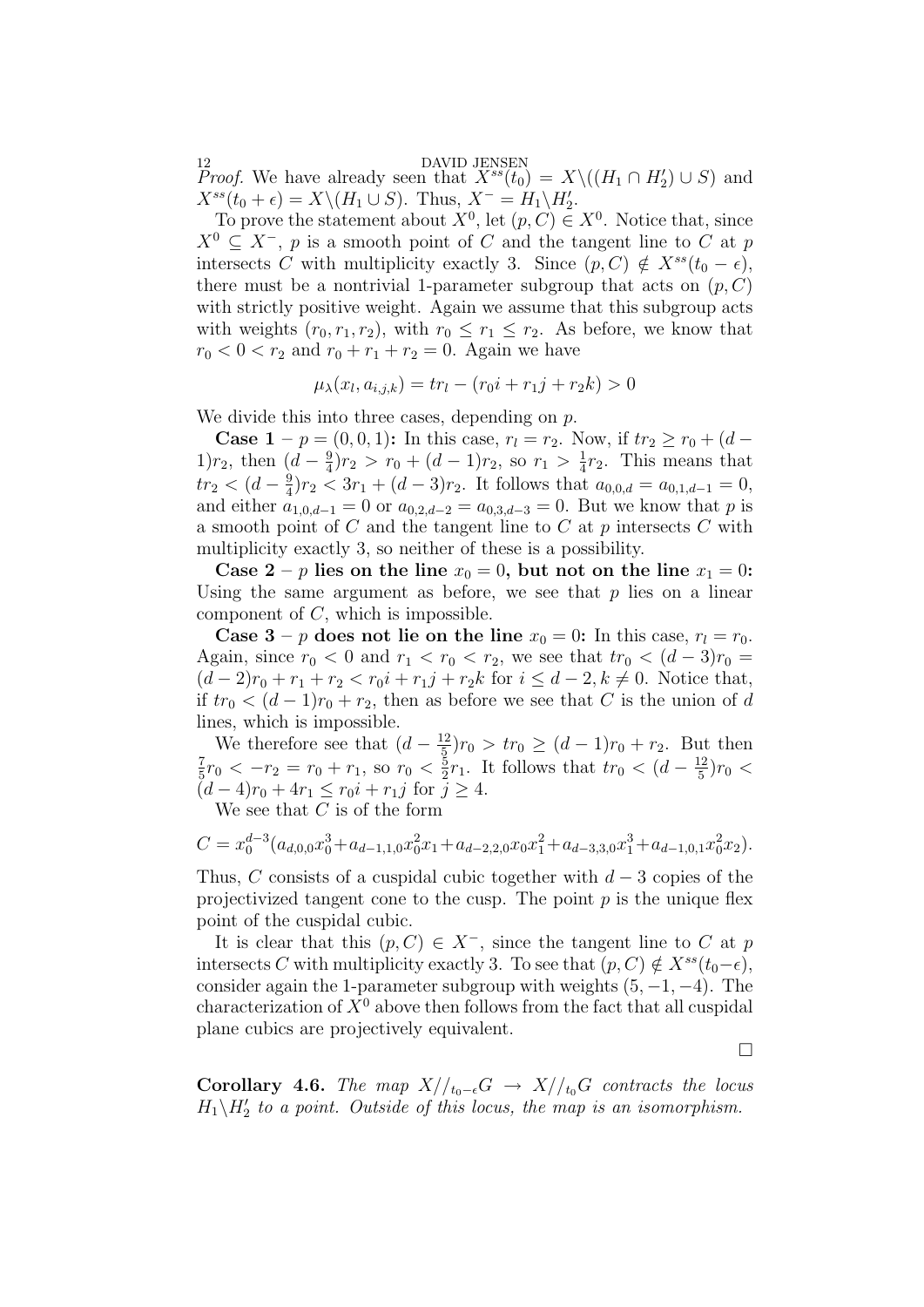BIRATIONAL CONTRACTIONS OF  $M_{3,1}$  AND  $M_{4,1}$  13<br>*Proof.* Let  $(p, C) \in X^0$ . Since all cuspidal plane cubics are projectively equivalent,  $G \cdot (p, C) = X^0$ , so  $G \cdot (p, C)$  is closed in  $X^{ss}(t_0)$  and  $X^0//G$ is a point. An automorphism of  $\mathbb{P}^1$  extends to  $(p, C)$  if and only if it fixes the point p and the cusp, and thus the stabilizer of  $(p, C)$  is isomorphic to  $\mathbb{C}^*$ . The conclusion follows from Theorem 2.2.

We are particularly interested in the case where  $d = 4$ , because in this case  $X/_{t_0-\epsilon}G$  is a birational model for  $\overline{M}_{3,1}$ . In particular, we have the following:

**Proposition 4.7.** There is a birational contraction  $\beta$  :  $\overline{M}_{3,1}$  -- $X//_{t_0-\epsilon}G.$ 

*Proof.* It suffices to exhibit a morphism  $\beta^{-1}: V \to \overline{M}_{3,1}$ , where  $V \subseteq$  $X/_{t_0-\epsilon}G$  is open with complement of codimension  $\geq 2$  and  $\beta^{-1}$  is an isomorphism onto its image. To see this, let  $U \subseteq X^{ss}(t_0 - \epsilon)$  be the set of all moduli stable pointed curves  $(p, C) \in X^{ss}(t_0 - \epsilon)$ . Notice that  $U$  is invariant under the action of the group and its complement is strictly contained in the discriminant locus  $\Delta$ , which is an irreducible G-invariant hypersurface in  $X$ . Note furthermore that there are stable points contained in both  $X\setminus\Delta$  and  $\Delta \cap U$ . Thus, the containments  $(X\backslash U)//_{t_0-\epsilon}G \subset \Delta//_{t_0-\epsilon}G$  and  $\Delta//_{t_0-\epsilon}G \subset X//_{t_0-\epsilon}G$  are strict. It follows that the complement of  $U//G$  in the quotient has codimension  $>2$ .

By the universal property of the moduli space, since  $U$  is a family of moduli stable curves, it admits a unique map  $U \to M_{3,1}$ . Since U is contained in the semistable locus and this map is G-equivariant, it factors uniquely through a map  $U/_{t_0-\epsilon}G \to \overline{M}_{3,1}$ . Since every degree 4 plane curve is canonical, two such curves are isomorphic if and only if they differ by an automorphism of  $\mathbb{P}^2$ . It follows that this map is an isomorphism onto its image.

 $\Box$ 

 $\Box$ 

**Theorem 4.8.** There is a birational contraction of  $\overline{M}_{3,1}$  contracting the Weierstrass divisor  $BN^1_{3,(0,3)}$ . Furthermore, the divisors  $BN^1_{3,(0,3)}$ ,  $BN_2^1$ ,  $\Delta_1$  and  $\Delta_2$  span a simplicial face of  $\overline{NE}^1(\overline{M}_{3,1})$ .

*Proof.* The composition  $\overline{M}_{3,1}$  -→  $X//_{t_0-\epsilon}G \rightarrow X//_{t_0}G$  is a birational contraction. By the above, the Weierstrass divisor is contracted by this map. It therefore suffices to show that the isomorphism  $\beta^{-1}$  constructed in the preceding theorem does not contain in its image the generic point of  $BN_2^1$  or  $\Delta_i$  for  $i \geq 1$ . For  $BN_2^1$  this is automatic, since every smooth curve in  $X$  is canonically embedded and hence non-hyperelliptic. For  $\Delta_i$  this follows directly from the fact that  $\Delta \cap U$ is an irreducible divisor in U whose generic point is an irreducible nodal curve.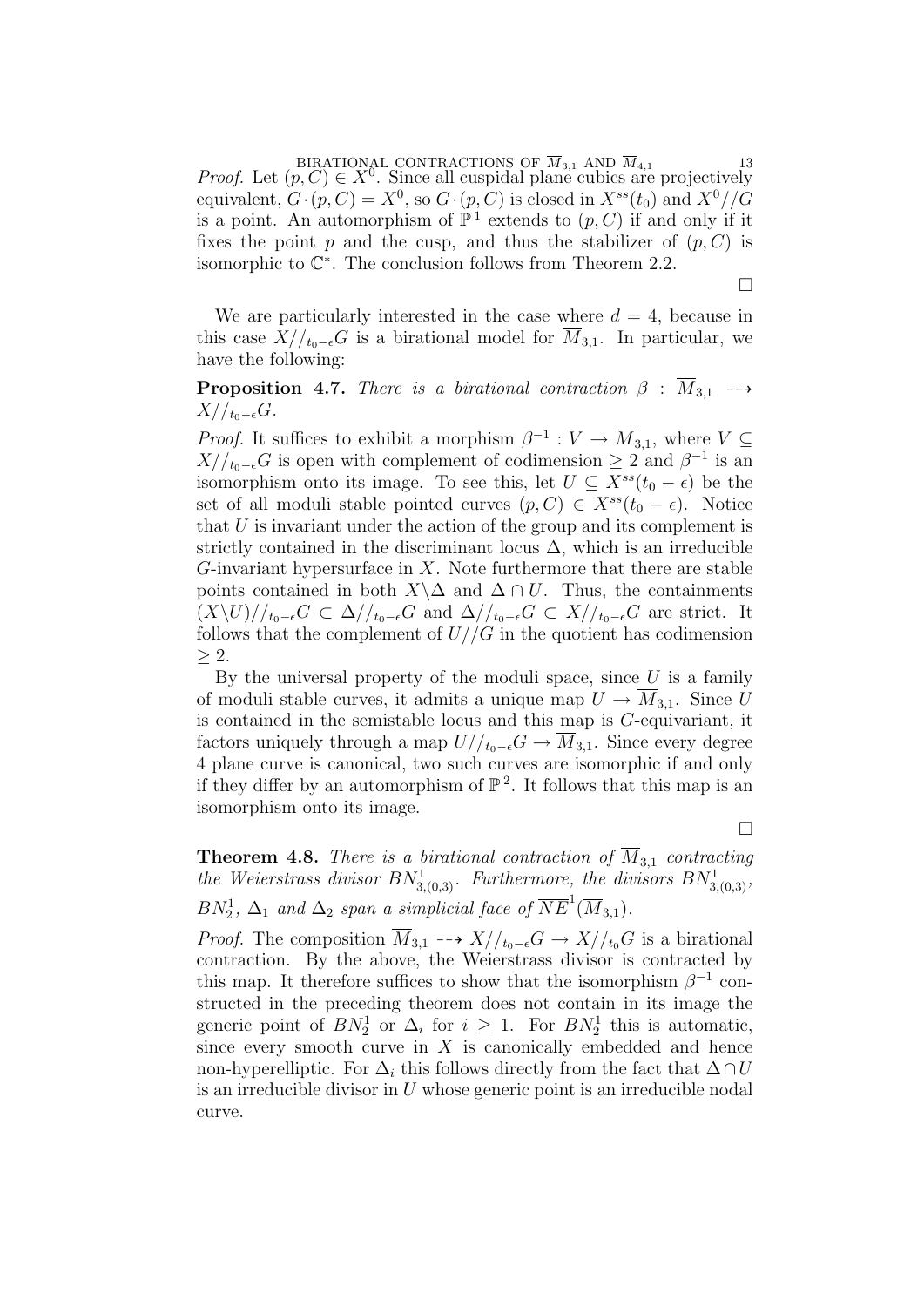# 14 DAVID JENSEN

# 5. CONTRACTION OF  $\overline{M}_{4,1}$

We now turn to the case of genus 4 curves. Our main result will be the following:

**Theorem 5.1.** There is a birational contraction of  $\overline{M}_{4,1}$  contracting the pointed Brill-Noether divisor  $BN^1_{3,(0,2)}$ .

In a similar way to the previous section, we will construct a birational model for  $M_{4,1}$  by considering GIT quotients of the universal family over the space of curves in  $\mathbb{P}^1 \times \mathbb{P}^1$ . Here, the Hessian  $H_{0,1}$  is again the image of a pointed Brill-Noether divisor. As above, our goal is to find a GIT quotient in which this locus is contracted. Let  $Y = \mathbb{P}^1 \times \mathbb{P}^1$ and

$$
X = \{ (p, C) \in Y \times |\mathcal{O}(d, d)| \mid p \in C \}.
$$

Then  $\pi_2 : X \to [O(d, d)]$  is the family of all curves of bidegree  $(d, d)$ . Our goal, as before, is to study the GIT quotients of  $X$  by the action of  $G = PSO(4, \mathbb{C})$ . By the above, we know that  $Pic X \cong \mathbb{Z}^3$ , but we are only interested in those line bundles of the form  $\mathcal{O}_X(a, a, b)$ . We can therefore define the slope of a line bundle  $\mathcal{L} \in PicX$  as above.

**Definition 5.** We say a line bundle  $\mathcal L$  has **slope** t if  $\mathcal L = \pi_1^* \mathcal O(a, a) \otimes$  $\pi_2^* \mathcal{O}(b)$  with  $t = \frac{a}{b}$  $\frac{a}{b}$ . We write  $X^{s}(t)$  and  $X^{ss}(t)$  for the sets of stable and semistable points, and  $X//_tG$  for the corresponding GIT quotient.

Here we describe the numerical criterion for points in X. Let  $p =$  $(x_0, x_1 : y_0, y_1)$  and

$$
C = \sum_{0 \le i,j \le d} a_{i,j} x_0^i x_1^{d-i} y_0^j y_1^{d-j}.
$$

Then a basis for  $H^0(\mathcal{O}_X(a, a, b))$  consists of monomials of the form

$$
\prod_{\alpha_0=1}^a x_{l_{\alpha_0}} y_{m_{\alpha_1}} \prod_{\beta=1}^b a_{i_\beta,j_\beta}.
$$

The one-parameter subgroup with weights  $(-r_0, r_0, -r_1, r_1)$  acts on the monomial above with weight

$$
\sum_{\beta=1}^{b} (r_0(i_\beta - (d - i_\beta)) + r_1(j_\beta - (d - j_\beta))) - \sum_{\alpha_0=1}^{a} ((-1)^{l_{\alpha_0}}r_0 + (-1)^{m_{\alpha_1}}r_1).
$$

In our case, we will only be interested in maximizing or minimizing this weight, so it suffices to consider monomials of the form  $x_i^a y_m^a a_{i,j}^b$ . In this case, the one-parameter subgroup acts with weight  $b(r_0(2i - d) +$  $r_1(2j - d) - a((-1)^l r_0 + (-1)^m r_1)$ , which is proportional to

$$
\mu_{\lambda}(x_l, y_m, a_{i,j}) := r_0(2i - d) + r_1(2j - d) - t((-1)^l r_0 + (-1)^m r_1).
$$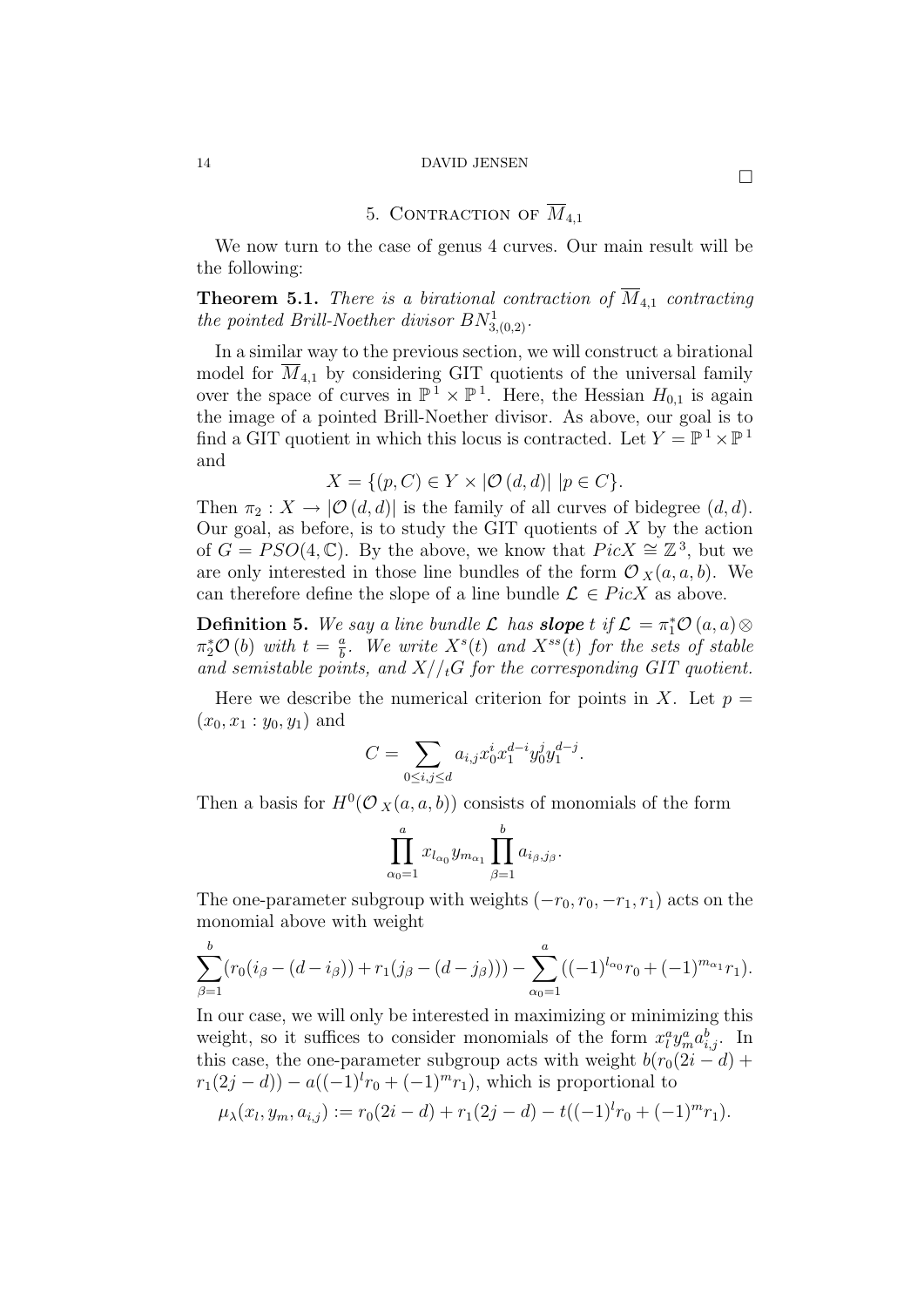BIRATIONAL CONTRACTIONS OF  $M_{3,1}$  AND  $M_{4,1}$  15<br>As in the previous section, when  $t = 0$ , we obtain a moduli space of curves of bidegree  $(d, d)$ . In particular, the case  $d = 3$  is notable for being a birational model for  $M_4$ . We will see that as t increases, stable curves are allowed to have more complicated singularities, but the vanishing sequences of linear series at the marked point become more well-controlled. We begin by identifying an edge of the G-ample cone corresponding to the Wronskian  $W_{0,1}$ .

# **Proposition 5.2.** An edge of the G-ample cone occurs at  $t = d - 1$ .

*Proof.* It suffices to show that  $X^{ss}(d-1) \neq X^{s}(d-1) = \emptyset$ . It is clear that  $X^{ss}(d-1) \neq \emptyset$ , since  $W_{0,1}$  is a G-invariant section of  $\mathcal{O}_X(2(d 1), 2(d-1), 2).$ 

To show that  $X^s(d-1) = \emptyset$ , we invoke the numerical criterion. Let  $(p, C) \in X$ . By change of coordinates, we may assume that  $p = (0, 1)$ : 0, 1). So, in the coordinates described above, we have  $a_{0,0} = 0$ .

Now consider the 1-parameter subgroup with weights  $(-1, 1, -1, 1)$ . We have

$$
\mu_{\lambda}(x_1, y_1, a_{i,j}) = 2(d-1) + (2i - d) + (2j - d)
$$

which is negative whenever  $(2i-d)+(2j-d) < -2(d-1)$ , or  $i+j < 1$ . This only occurs when  $i = j = 0$ , in other words, when  $a_{0,0}$  is nonzero. By assumption, however, this is not the case, so  $(p, C) \notin X<sup>s</sup>(d-1)$ . Since  $(p, C)$  was arbitrary, it follows that  $X<sup>s</sup>(d-1) = \emptyset$ .

 $\Box$ 

As above, we identify the adjacent chamber in the G-ample cone. It lies between the slopes corresponding to the Wronskians  $W_{0,1}$  and  $W_{1,1}$ . In what follows, we let S denote the set of all pointed curves  $(p, C)$ admitting the following description: C consists of a smooth curve of bidegree  $(1, 1)$  together with  $d - 1$  copies of the two lines through a point  $q \neq p$  on C. Notice that  $S \subset H_{1,1}$ .

**Proposition 5.3.** For any  $t \in (d - \frac{4}{3})$  $\frac{4}{3}$ , d - 1),  $X^s(t) = X^{ss}(t) =$  $X\backslash (H_{0,1}\cup S)$ .

*Proof.* We first show that  $X^{ss}(t) \subseteq X \backslash H_{0,1}$ . Suppose that  $(p, C) \in$  $H_{0,1}$ . As before, by change of coordinates, we may assume that  $p =$  $(0, 1 : 0, 1)$ . Since  $(p, C) \in H_{0,1}$ , C intersects one of the two lines through  $p$  with multiplicity at least 2. Without loss of generality, we may assume this line to be  $x_0 = 0$ . Thus, if we write C as above, then  $a_{0,0} = a_{0,1} = 0$ . Now, consider the 1-parameter subgroup with weights  $(-2, 2, -1, 1)$ . Then

$$
\mu_{\lambda}(x_1, y_1, a_{i,j}) = 3t + 2(2i - d) + (2j - d) > 3d - 4 + 2(2i - d) + (2j - d)
$$

$$
= 2(2i + j - 2)
$$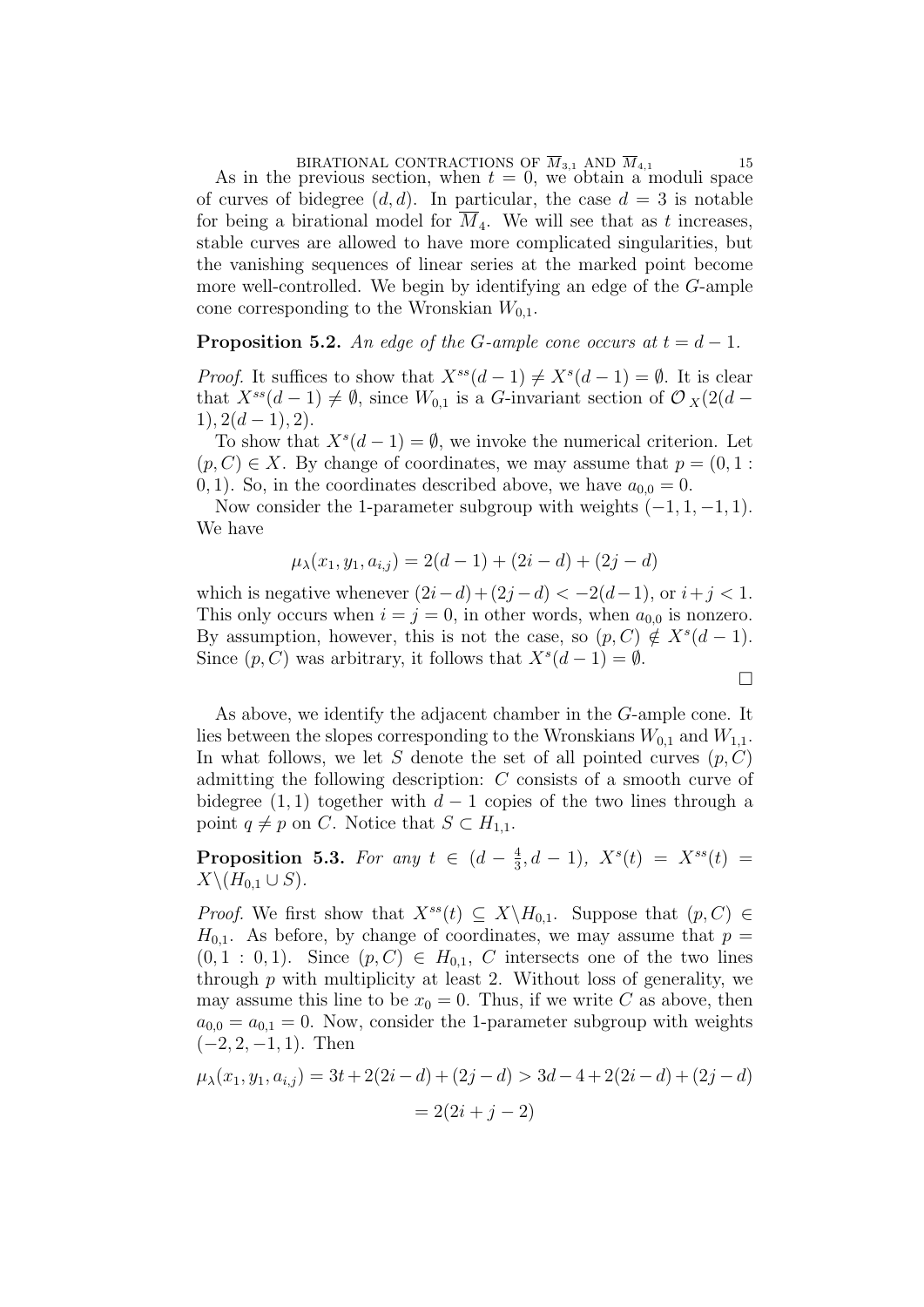16 DAVID JENSEN

which is non-negative when  $2i + j \geq 2$ . Since, by assumption, C has no non-zero terms with both  $i = 0$  and  $j \leq 1$ , we see that  $(p, C) \notin X^{ss}(t)$ .

Next we show that  $X^{ss}(t) \subseteq X \backslash S$ . Suppose that  $(p, C) \in S$ . Without loss of generality, we may assume that  $C$  is of the form

$$
C = x_0^{d-1} y_0^{d-1} (a_{d,d} x_0 y_0 + a_{d-1,d} x_1 y_0 + a_{d,d-1} x_0 y_1).
$$

Now, consider the 1-parameter subgroup with weights  $(1, -1, 1, -1)$ . Then

$$
\mu_{\lambda}(x_l, y_m, a_{i,j}) \ge -2t - (2i - d) - (2j - d) > -2d + 2 - (2i - d) - (2j - d)
$$

$$
= -2((d - i) + (d - j) - 1)
$$

which is non-negative when  $(d - i) + (d - j) \leq 1$ . It follows that  $(p, C) \notin X^{ss}(t)$ .

Now we show that  $X \setminus (H_{0,1} \cup S) \subseteq X^s(t)$ . Suppose that  $(p, C) \notin$  $X^s(t)$ . Then there is a nontrivial 1-parameter subgroup that acts on  $(p, C)$  with non-negative weight. By change of basis, we may assume that this subgroup acts with weights  $(-r_0, r_0, -r_1, r_1)$ , with  $0 \le r_0 \le r_1$ and  $r_1 > 0$ . We then have

$$
\mu_{\lambda}(x_l, y_m, a_{i,j}) = r_0(2i - d) + r_1(2j - d) - t((-1)^l r_0 + (-1)^m r_1) \ge 0
$$

We divide this into four cases, depending on  $p$ .

**Case 1** –  $p = (0, 1 : 0, 1)$ : In this case,  $l = m = 1$ . We have  $t(-r_0 - r_1) > (d-1)(-r_0 - r_1) \ge -(d-2)r_0 - dr_1$ . It follows that  $a_{0,0} = a_{1,0} = 0$ , so  $(p, C) \in H_{0,1}$ .

Case  $2 - p$  lies on the line  $y_0 = 0$ , but not the line  $x_0 = 0$ : In this case,  $l = 1$  and  $m = 0$ . Here,  $t(-r_0 + r_1) \ge (d - 2)(-r_0 + r_1) \ge$  $-dr_0 + kr_1$  for all  $k \leq d-2$ . Note further that if  $r_0 \neq r_1$ , then the first inequality is strict, whereas if  $r_0 = r_1$ , then the second inequality is strict. We therefore see that  $a_{0,k} = 0$  for all  $k \leq d-2$ . If  $a_{0,d} \neq 0$ , then every point of C that lies on the line  $x_0 = 0$  also lies on the line  $y_0 = 0$ , a contradiction. We therefore see that  $a_{0,d} = 0$  as well, but this means that p lies on a linear component of C, and therefore  $(p, C) \in H_{0,1}$ .

Case  $3 - p$  lies on the line  $x_0 = 0$ , but not on the line  $y_0 = 0$ : In this case,  $l = 0$  and  $m = 1$ . Note that  $t(r_0 - r_1) \geq d(r_0 - r_1) \geq dr_0 - kr_1$ for all  $k < d$ . Again, if  $r_0 \neq r_1$ , then the first inequality is strict, whereas if  $r_0 = r_1$ , then the second inequality is strict. It follows that  $a_{k,0} = 0$  for all  $k < d$ , which means that either  $y_0 = 0$  is a linear component of C or every point of C lies on the line  $y_0 = 0$  also lies on the line  $y_0 = 0$ . Thus  $(p, C) \in H_{0,1}$ .

Case  $4 - p$  does not lie on either of the lines  $x_0 = 0$  or  $y_0 = 0$ : In this case,  $l = m = 0$ . Now note that  $t(r_0 + r_1) > (d - 2)(r_0 + r_1)$ , so  $a_{k_0,k_1} = 0$  if  $k_0$  and  $k_1$  are both less than d. Furthermore, since  $r_0 \leq r_1$ ,  $(d-2)(r_0+r_1) \geq dr_0 + (d-4)r_1$ , so  $a_{d,k} = 0$  for  $k \leq d-2$ . Now, if  $(d-\frac{4}{3})$  $\frac{4}{3}(r_0+r_1) \leq (d-4)r_0 + dr_1$ , then  $2r_0 \leq r_1$ , so  $t(r_0+r_1) >$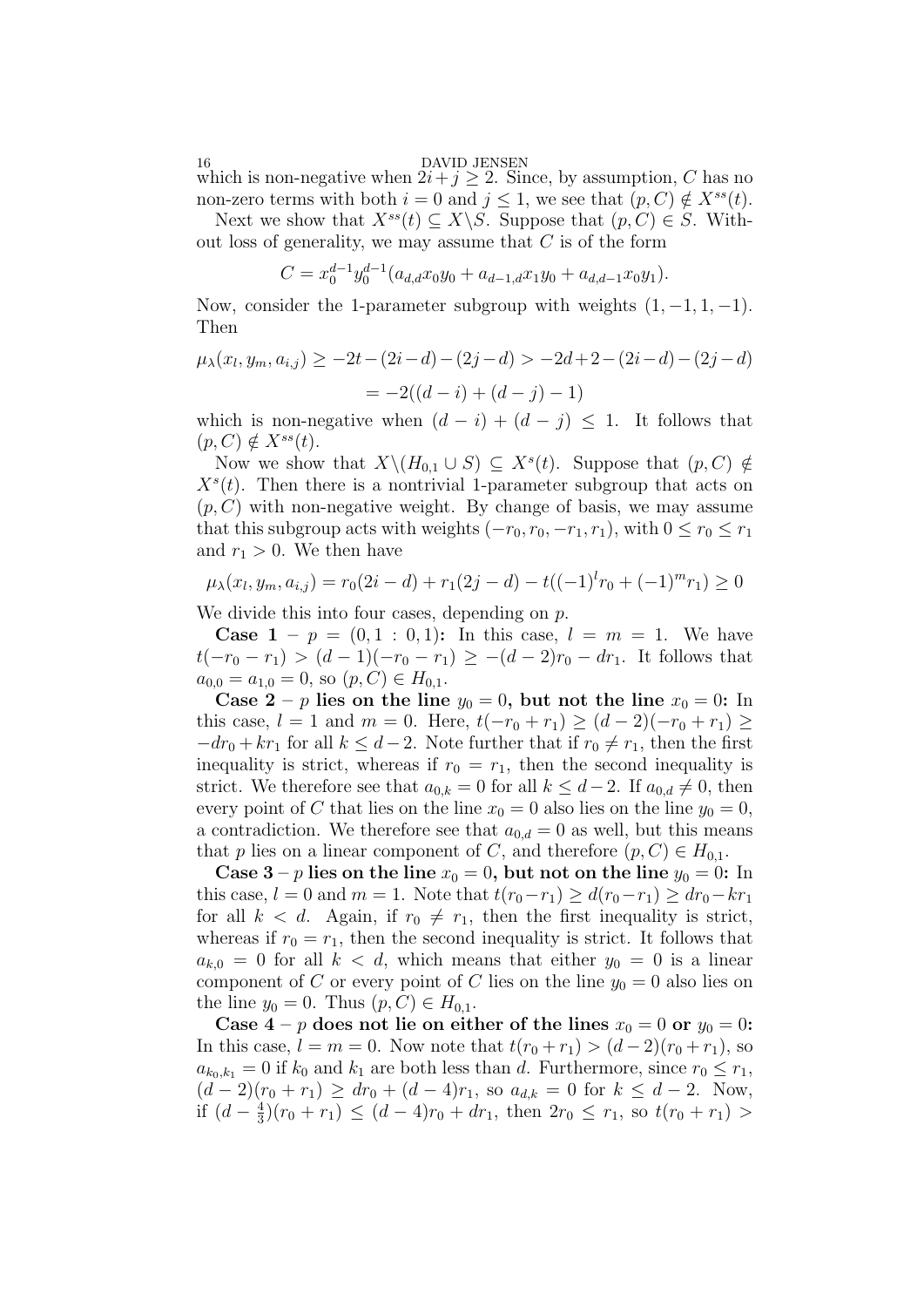BIRATIONAL CONTRACTIONS OF  $M_{3,1}$  AND  $M_{4,1}$ <br>  $(d - \frac{4}{3})(r_0 + r_1) \geq dr_0 + (d - 2)r_1$ . It follows that either  $a_{d,d-1} = 0$ , in  $\frac{4}{3}(r_0 + r_1) \geq dr_0 + (d - 2)r_1$ . It follows that either  $a_{d,d-1} = 0$ , in which case C is a union of 2d lines and hence  $(p, C) \in H_{0,1}$ , or  $a_{k,d} = 0$ for all  $k \leq d-2$ , in which case  $C \in S$ .

We now consider the wall in the G-ample cone determined by the Wronskian  $W_{1,1}$ .

**Proposition 5.4.** A wall of the G-ample cone occurs at  $t = d - \frac{4}{3}$  $\frac{4}{3}$ . More specifically,  $X^{ss}(t) = X \setminus ((H_{0,1} \cap H_{1,1}) \cup S)$ , and  $X^{s}(t) \subseteq X \setminus (H_{0,1} \cup S)$ .

*Proof.* First, notice that if  $(p, C) \notin H_{1,1}$ , then  $(p, C) \in X^{ss}(t)$ , since  $W_{1,1}$  is a G-invariant section of  $\mathcal{O}_X(6(d-\frac{4}{3}))$  $(\frac{4}{3}), 6(d - \frac{4}{3})$  $(\frac{4}{3}), 6$  that does not vanish at  $(p, C)$ . Moreover, by general variation of GIT we know that, when passing from a chamber to a wall, we have

$$
X^{ss}(t+\epsilon) \subseteq X^{ss}(t)
$$

$$
X^{s}(t) \subseteq X^{s}(t+\epsilon)
$$

Thus,  $X^s(t) \subseteq X \setminus (H_{0,1} \cup S)$  and  $X \setminus ((H_{0,1} \cap H_{1,1}) \cup S) = X^{ss}(t)$ .

Now, suppose that  $(p, C) \in S$ . Using the same argument as before with the same 1-parameter subgroup, we see that  $(p, C) \notin X^{ss}(t)$ .

Next, suppose that  $(p, C) \in H_{0,1}$ . In this case, we again consider the 1-parameter subgroup with weights  $(-2, 2, -1, 1)$ . As before, we have

$$
\mu_{\lambda}(x_1, y_1, a_{i,j}) = 3d - 4 + 2(2i - d) + (2j - d) = 2(2i + j - 2)
$$

which is non-negative when  $2i+j \geq 2$ . Since, by assumption, C has no non-zero terms with both  $i = 0$  and  $j \leq 1$ , we see that  $(p, C) \notin X^s(t)$ .

Notice furthermore that if  $(p, C) \in H_{0,1} \cap H_{1,1}$ , this means that the osculating  $(1, 1)$  curve to C at p is the pair of lines through that point, and this curve intersects  $C$  with multiplicity at least 4. This means that either  $a_{0,1} = 0$  or  $a_{2,0} = 0$ , which implies that the expression  $2i + j - 2$  above is zero for at most one term, and strictly positive for all of the others. Now consider the 1-parameter subgroup with weights  $(-2 - \epsilon, 2 + \epsilon, -1, 1)$ . For  $\epsilon > 0$ , we see that any curve with  $a_{0,1} = 0$  is unstable. Conversely, if  $\epsilon < 0$ , we see that any curve with  $a_{2,0} = 0$  is unstable. It follows that  $(p, C) \notin X^{ss}(t)$ , and thus  $X^{ss}(t) = X \setminus ((H_{0,1} \cap H_{1,1}) \cup S).$ 

 $\Box$ 

 $\Box$ 

Again, we want to use Theorem 2.2 to study the wall crossing at  $t_0 = d - \frac{4}{3}$  $\frac{4}{3}$ . Again, we let

$$
X^{\pm} = X^{ss}(t_0) \backslash X^{ss}(t_0 \mp \epsilon)
$$

$$
X^0 = X^{ss}(t_0) \backslash (X^{ss}(t_0 + \epsilon) \cup X^{ss}(t_0 - \epsilon))
$$

and determine  $X^-$  and  $X^0$ .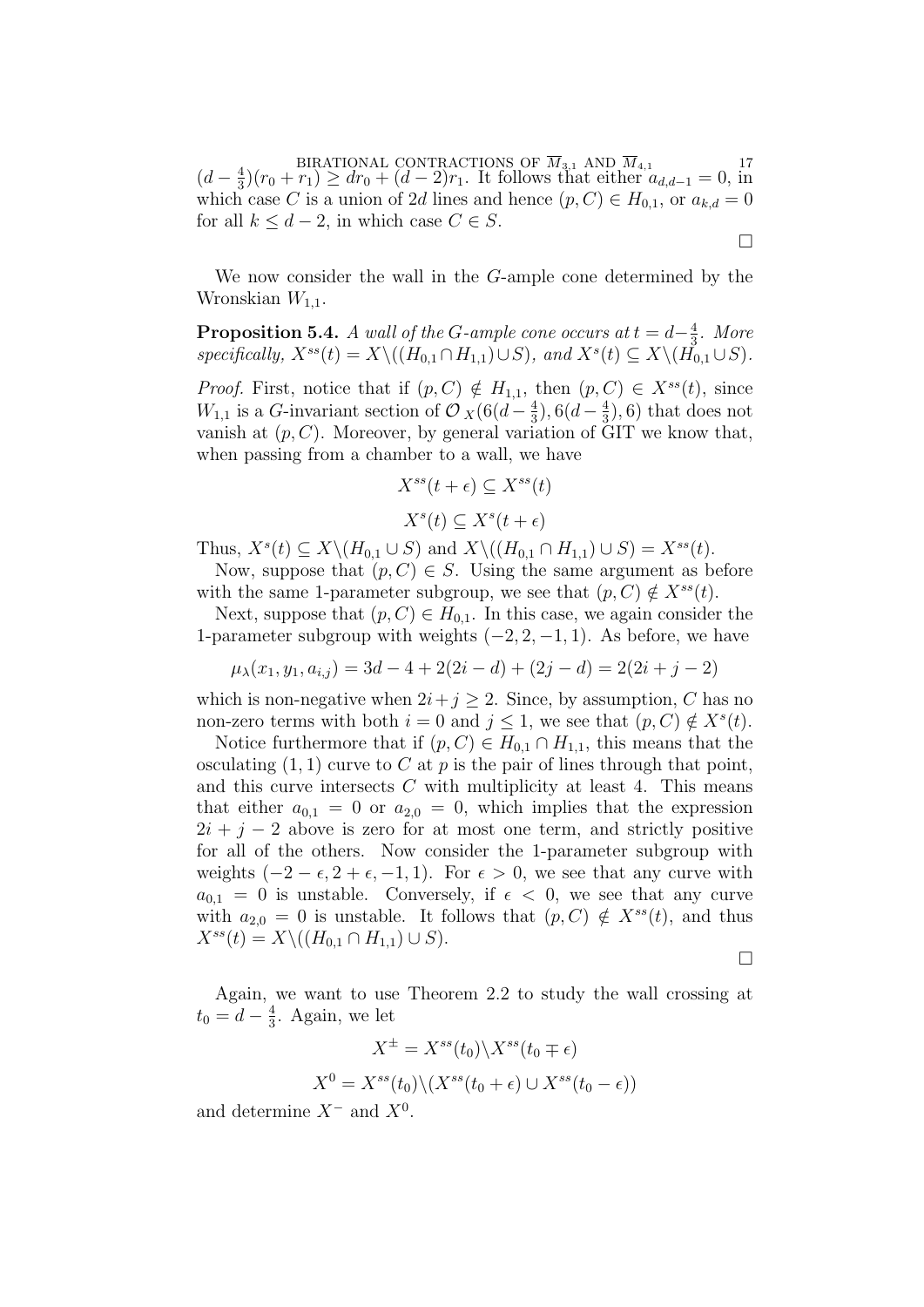18<br>**Proposition 5.5.** With the set-up above,  $X^- = H_{0,1} \setminus H_{1,1}$ .  $X^0$  is the set of all pointed curves  $(p, C)$  admitting the following description: C consists of a smooth curve of bidegree  $(1,2)$  (or  $(2,1)$ ), together with  $d-1$  copies of the tangent line to this curve through a point that has a tangent line, and  $d-2$  copies of the other line through this same point. The marked point  $p$  is the unique other point on the smooth  $(1, 2)$  curve that has a tangent line.

*Proof.* We have already seen that  $X^{ss}(t_0) = X \setminus ((H_{0,1} \cap H_{1,1}) \cup S)$  and  $X^{ss}(t_0 + \epsilon) = X \setminus (H_{0,1} \cup S)$ . Thus,  $X^- = H_{0,1} \setminus H_{1,1}$ .

To prove the statement about  $X^0$ , let  $(p, C) \in X^0$ . Notice that, since  $X^0 \subset X^-$ , exactly one of the two lines through p intersects C with multiplicity exactly 2. Since  $(p, C) \notin X^{ss}(t_0 - \epsilon)$ , there must be a nontrivial 1-parameter subgroup that acts on  $(p, C)$  with strictly positive weight. Again we assume that this subgroup acts with weights  $(-r_0, r_0, -r_1, r_1)$ , with  $0 \le r_0 \le r_1$  and  $r_1 > 0$ . Again we have

$$
\mu_{\lambda}(x_l, y_m, a_{i,j}) = r_0(2i - d) + r_1(2j - d) - t((-1)^l r_0 + (-1)^m r_1) > 0
$$

We divide this into four cases, depending on p.

**Case 1** –  $p = (0, 1 : 0, 1)$ : In this case,  $l = m = 1$ . Again we have  $t(-r_0-r_1) > (d-1)(-r_0-r_1) \ge -(d-2)r_0-dr_1$ . Now, if  $t(-r_0-r_1) \le$  $-dr_0-(d-2)r_1$ , then  $(d-\frac{4}{3})$  $\frac{4}{3}$ )(- $r_0-r_1$ ) < - $dr_0$  – (d-2) $r_1$ , so  $r_1 > 2r_0$ . This means that  $t(-r_0-r_1) < (d-\frac{4}{3})$  $\frac{4}{3}$  $(-r_0 - r_1) < -(d - 4)r_0 - dr_1$ . It follows that  $a_{0,0} = a_{1,0} = 0$ , and either  $a_{0,1} = 0$  or  $a_{2,0} = 0$ . But we know that exactly one of the two lines through  $p$  intersects  $C$  with multiplicity exactly 2, so neither of these is a possibility.

Case  $2 - p$  lies on the line  $y_0 = 0$ , but not the line  $x_0 = 0$ : Following the same argument as above we see that either  $p$  lies on a linear component of C, or every point of C that lies on the line  $x_0 = 0$ also lies on the line  $y_0 = 0$ . It follows that  $(p, C) \notin X^-$ , a contradiction.

Case  $3 - p$  lies on the line  $x_0 = 0$ , but not on the line  $y_0 = 0$ : Again, following the same argument as above we see that  $p$  lies on a linear component of C. This implies that  $(p, C) \notin X^-$ , which is impossible.

Case  $4 - p$  does not lie on either of the lines  $x_0 = 0$  or  $y_0 = 0$ : In this case,  $l = m = 0$ . As above, we see that  $a_{k_0, k_1} = 0$ if  $k_0$  and  $k_1$  are both less than d, and  $a_{d,k} = 0$  for  $k < d - 1$ . Now, if  $(d-\frac{3}{2})$  $\frac{3}{2}(r_0+r_1) \leq (d-6)r_0 + dr_1$ , then  $3r_0 \leq r_1$ , so  $t(r_0+r_1) >$  $(d-\frac{3}{2})$  $\frac{3}{2}(r_0 + r_1) \geq dr_0 + (d - 2)r_0$ . It follows that either  $a_{d,d-1} = 0$ , in which case C is a union of 2d lines, which is impossible, or  $a_{k,d} = 0$  for all  $k < d-2$ . We therefore see that C is of the form

$$
C = x_0^{d-2} y_0^{d-1} (a_{d,d} x_0^2 y_0 + a_{d,d-1} x_0^2 y_1 + a_{d-1,d} x_0 x_1 y_0 + a_{d-2,d} x_1^2 y_0).
$$

Thus, C consists of three components. One is a curve of bidegree  $(2, 1)$ . The other two components consist of multiple lines through one of the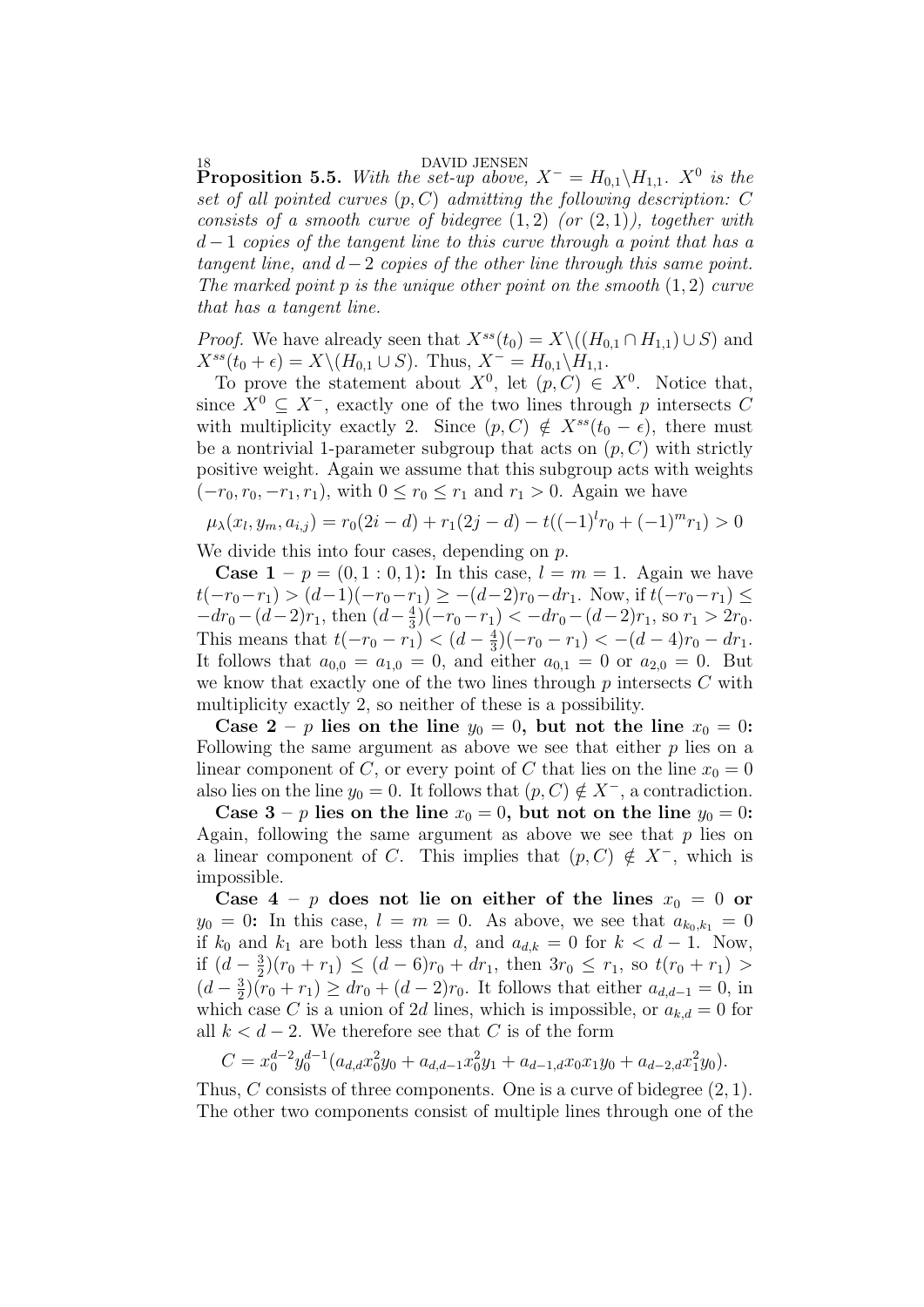BIRATIONAL CONTRACTIONS OF  $M_{3,1}$  AND  $M_{4,1}$  19<br>points on this curve that has a tangent line. The point p is forced to be the unique other such point.

It is clear that this  $(p, C) \in X^-$ , since by definition, one of the lines through  $p$  intersects  $C$  with multiplicity greater than 1, and it is impossible for it to intersect a smooth curve of bidegree  $(2, 1)$  with higher multiplicity than 2, or for the other line through  $p$  to intersect the curve with multiplicity at all. To see that  $(p, C) \notin X^{ss}(t_0 - \epsilon)$ , consider the 1-parameter subgroup with weights  $(-1, 1, -2, 2)$ .

Finally, notice that all such curves are in the same orbit of the action of G, so  $X^0$  must be the set of all such curves. To see this, note that if we fix the two points that have tangent lines to be  $(1, 0: 1, 0)$  and  $(0, 1 : 0, 1)$ , then the curve is determined uniquely by the third point of intersection of the curve with the diagonal. Since  $PSL(2,\mathbb{C})$  acts 3-transitively on points of  $\mathbb{P}^1$ , we obtain the desired result.

 $\Box$ 

Corollary 5.6. The map  $X/_{t_0-\epsilon}G \rightarrow X/_{t_0}G$  contracts the locus  $H_{0,1}\backslash H_{1,1}$  to a point. Outside of this locus, the map is an isomorphism. *Proof.* Let  $C = x_1^{d-2}y_1^{d-1}(x_0^2y_1 + x_1^2y_0)$ , and  $p = (0, 1 : 0, 1)$ . Then  $(p, C) \in X^0$ . As we have seen,  $X^0$  is the orbit of  $(p, C)$ , so  $G \cdot (p, C)$ is closed in  $X^{ss}(t_0)$  and  $X^0/\prime_{t_0}G$  is a point. Notice that the stabilizer of  $(p, C)$  must fix  $p = (0, 1 : 0, 1)$ , and the other ramification point, which is  $(1, 0: 1, 0)$ . Thus, the stabilizer of  $(p, C)$  must consist solely of pairs of diagonal matrices. A quick check shows that the stabilizer of  $(p, C)$  is the one-parameter subgroup with weights  $(-1, 1, -2, 2)$ , which is isomorphic to  $\mathbb{C}^*$ . Again, the conclusion follows from Theorem 2.2.

 $\Box$ 

Our main interest is the case where  $d = 3$ . As above, this is because in this case  $X/_{t_0-\epsilon}G$  is a birational model for  $M_{4,1}$ . In particular, we have the following:

**Proposition 5.7.** There is a birational contraction  $\beta$  :  $\overline{M}_{4,1}$  -- $X//_{t_0-\epsilon}G.$ 

*Proof.* As above, it suffices to exhibit a morphism  $\beta^{-1}: V \to \overline{M}_{4,1}$ , where  $V \subseteq X/_{t_0-\epsilon}G$  is open with complement of codimension  $\geq 2$  and  $\beta^{-1}$  is an isomorphism onto its image. Again, we let  $U \subseteq X^{ss}(t_0 - \epsilon)$ be the set of all moduli stable pointed curves  $(p, C) \in X^{ss}(t_0 - \epsilon)$ . The proof in this case is exactly like that in the case of  $\mathbb{P}^2$ , as the discriminant locus  $\Delta \subseteq X$  is again an irreducible G-invariant hypersurface.

By the universal property of the moduli space, since  $U$  is a family of moduli stable curves, it admits a unique map  $U \to \overline{M}_{4,1}$ . Since U is contained in the semistable locus and this map is G-equivariant, it factors uniquely through a map  $U/_{t_0-\epsilon}G \to \overline{M}_{4,1}$ . Since every curve of bidegree  $(3,3)$  on  $\mathbb{P}^1 \times \mathbb{P}^1$  is canonical, two such curves are isomorphic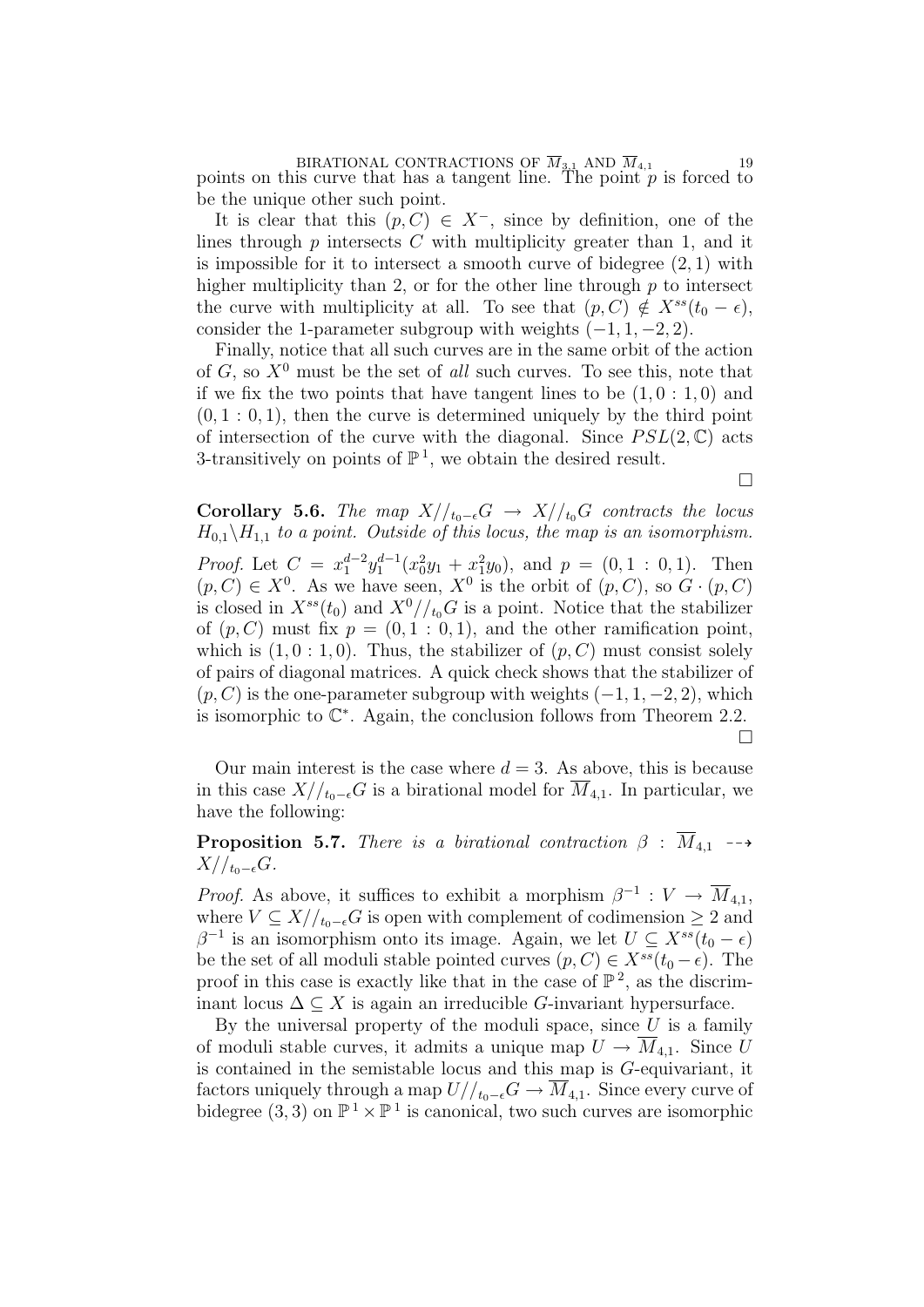20<br>if and only if they differ by an automorphism of  $\mathbb{P}^1 \times \mathbb{P}^1$ . It follows that this map is an isomorphism onto its image.

**Theorem 5.8.** There is a birational contraction of  $M_{4,1}$  contracting the pointed Brill-Noether divisor  $BN^1_{3,(0,2)}$ . Moreover, if P is the Petri divisor, then the divisors  $BN^1_{3,(0,2)}$ , P,  $\Delta_1$ ,  $\Delta_2$ , and  $\Delta_3$  span a simplicial face of  $\overline{NE}^1(\overline{M}_{4,1})$ .

*Proof.* The composition  $\overline{M}_{4,1}$   $\longrightarrow$   $X//_{t_0-\epsilon}G \rightarrow X//_{t_0}G$  is a birational contraction. By the above, the given pointed Brill-Noether divisor is contracted by this map. It therefore suffices to show that the isomorphism  $\beta^{-1}$  constructed in the preceding theorem does not contain in its image the generic point of P or  $\Delta_i$  for  $i \geq 1$ . Every smooth curve in  $X$  is Gieseker-Petri general, since its canonical embedding lies on a smooth quadric, so the generic point of  $P$  is not contained in the image of  $\beta^{-1}$ . For  $\Delta_i$  this again follows directly from the fact that  $\Delta \cap U$  is an irreducible divisor in  $U$  whose generic point is an irreducible nodal curve.

 $\Box$ 

#### **REFERENCES**

- [Art09] Michela Artebani. A compactification of  $M_3$  via K3 surfaces. Nagoya Math. J., 196:1–26, 2009.
- [CF91] Fernando Cukierman and Lung-Ying Fong. On higher Weierstrass points. Duke Math. J., 62(1):179–203, 1991.
- [CML09] Sebastian Casalaina-Martin and Radu Laza. The moduli space of cubic threefolds via degenerations of the intermediate Jacobian. J. Reine Angew. Math., 633:29–65, 2009.
- [Cuk97] Fernando Cukierman. Determinant of complexes and higher Hessians. Math. Ann., 307(2):225–251, 1997.
- [DH98] I. V. Dolgachev and Y. Hu. Variation of geometric invariant theory quotients. Inst. Hautes Études Sci. Publ. Math.,  $(87):5-56$ , 1998.
- [EH87] David Eisenbud and Joe Harris. The Kodaira dimension of the moduli space of curves of genus  $\geq 23$ . *Invent. Math.*, 90(2):359–387, 1987.
- [Far09] Gavril Farkas. Koszul divisors on moduli spaces of curves. Amer. J. Math., 131(3):819–867, 2009.
- [FP05] Gavril Farkas and Mihnea Popa. Effective divisors on  $\overline{M}_q$ , curves on K3 surfaces, and the slope conjecture. J. Algebraic Geom.,  $14(2):241-267$ , 2005.
- [HH09a] Brendan Hassett and Donghoon Hyeon. Log canonical models for the moduli space of curves: the first divisorial contraction. Trans. Amer. Math. Soc., 361(8):4471–4489, 2009.
- [HH09b] Brendan Hassett and Donghoon Hyeon. Log canonical models for the moduli space of curves: the first flip. preprint, 2009.
- [HL10] Donghoon Hyeon and Yongnam Lee. Log minimal model program for the moduli space of stable curves of genus three. Math. Res. Lett., 17(4):625– 636, 2010.

 $\Box$